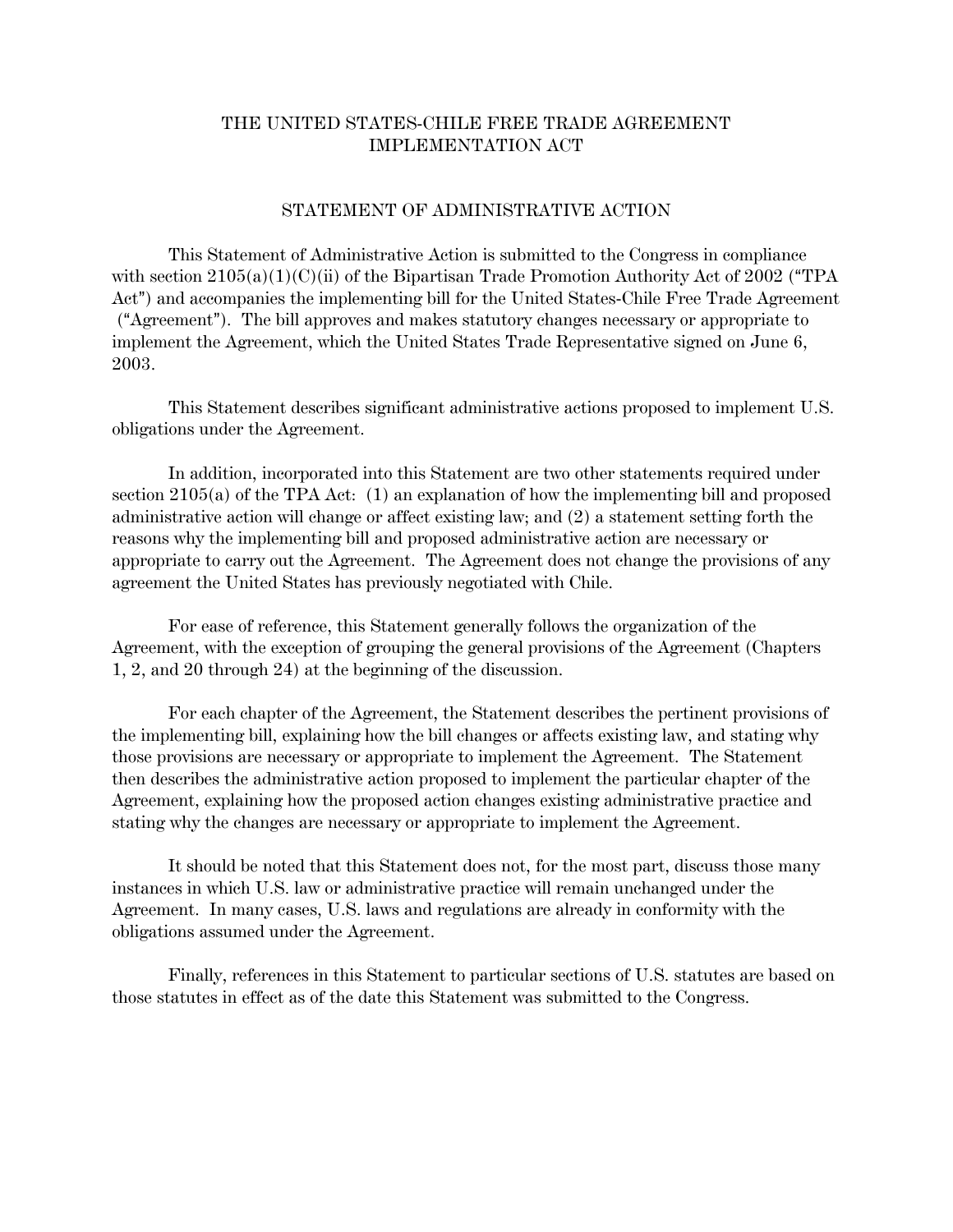# Chapters: One (Initial Provisions) Two (General Definitions) Twenty (Transparency) Twenty-One (Administration of the Agreement) Twenty-Two (Dispute Settlement) Twenty-Three (Exceptions) Twenty-Four (Final Provisions)

### 1. Implementing Bill

#### a. Congressional Approval

Section 101(a) of the implementing bill provides Congressional approval for the Agreement and this Statement, as required by sections  $2103(b)(3)$  and  $2105(a)(1)$  of the TPA Act.

#### b. Entry into Force

Article 24.4 of the Agreement requires the United States and Chile to exchange written notifications that their respective domestic requirements for the entry into force of the Agreement have been fulfilled. The exchange of notifications is a necessary condition for the Agreement's entry into force. Section  $101(b)$  of the implementing bill authorizes the President to exchange notes with Chile to provide for entry into force of the Agreement on or after January 1, 2004. The exchange of notes is conditioned on a determination by the President that Chile has taken measures necessary to comply with those of its obligations that take effect at the time the Agreement enters into force. Some provisions of the Agreement, such as certain rules pertaining to intellectual property rights, become effective at prescribed times after the Agreement's entry into force.

#### c. Relationship to Federal Law

Section 102(a) of the bill establishes the relationship between the Agreement and U.S. law. The implementing bill, including the authority granted to federal agencies to promulgate implementing regulations, is intended to bring U.S. law fully into compliance with U.S. obligations under the Agreement. The bill accomplishes that objective with respect to federal legislation by amending existing federal statutes that would otherwise be inconsistent with the Agreement and, in certain instances, by creating entirely new provisions of law.

Section 102(a) clarifies that no provision of the Agreement will be given effect under domestic law if it is inconsistent with federal law, including provisions of federal law enacted or amended by the bill. Section 102(a) will not prevent implementation of federal statutes consistent with the Agreement, where permissible under the terms of such statutes. Rather, the section reflects the Congressional view that necessary changes in federal statutes should be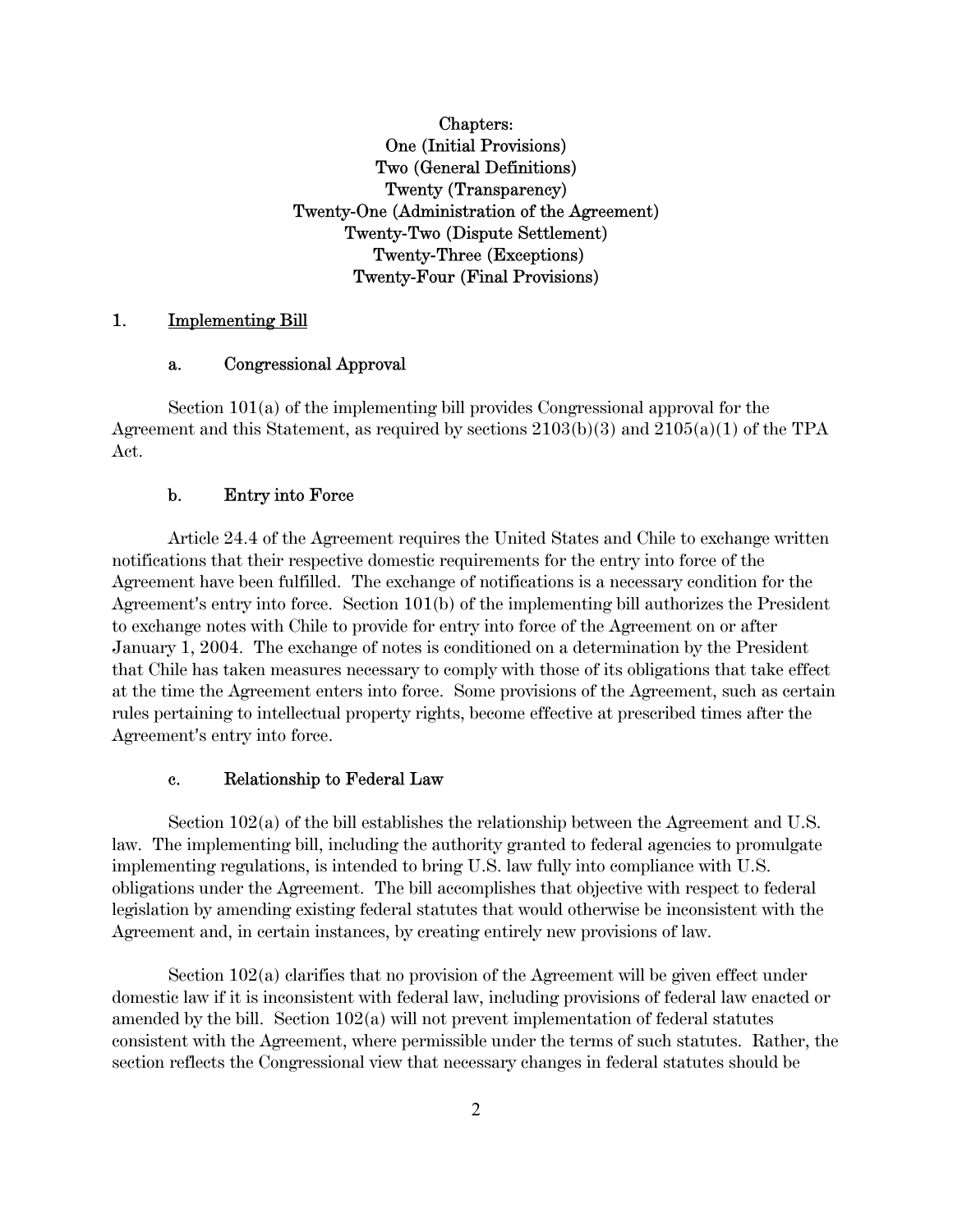specifically enacted rather than provided for in a blanket preemption of federal statutes by the Agreement.

The Administration has made every effort to include all laws in the implementing bill and to identify all administrative actions in this Statement that must be changed in order to conform with the new U.S. rights and obligations arising from the Agreement. Those include both regulations resulting from statutory changes in the bill itself and changes in laws, regulations, rules, and orders that can be implemented without change in the underlying U.S. statute.

Accordingly, at this time it is the expectation of the Administration that no changes in existing federal law, rules, regulations, or orders other than those specifically indicated in the implementing bill and this Statement will be required to implement the new international obligations that the United States will assume under the Agreement. This is without prejudice to the President's continuing responsibility and authority to carry out U.S. law and agreements. As experience under the Agreement is gained over time, other or different administrative actions may be taken in accordance with applicable law to implement the Agreement. If additional action is called for, the Administration would seek legislation from Congress or, if a change in regulation is required, follow normal agency procedures for amending regulations.

## d. Relationship to State Law

The Agreement's rules generally cover state and local laws and regulations, as well as those at the federal level. There are a number of exceptions to, or limitations on, this general rule, however, particularly in the areas of government procurement, investment, and trade in services.

The Agreement does not automatically "preempt" or invalidate state laws that do not conform to the Agreement's rules -- even if a dispute settlement panel were to find a state measure inconsistent with the Agreement. The United States is free under the Agreement to determine how it will conform with the Agreement's rules at the federal and non-federal level. The Administration is committed to carrying out U.S. obligations under the Agreement, as they apply to the states, through the greatest possible degree of state-federal consultation and cooperation.

Section  $102(b)(1)$  of the bill makes clear that only the United States is entitled to bring an action in court in the event that there is an unresolved conflict between a state law, or the application of a state law, and the Agreement. The authority conferred on the United States under this paragraph is intended to be used only as a "last resort," in the unlikely event that efforts to achieve consistency through consultations have not succeeded.

The reference in section  $102(b)(2)$  of the bill to the business of insurance is required by virtue of section 2 of the McCarran-Ferguson Act (15 U.S.C. 1012). That section states that no federal statute shall be construed to supersede any state law regulating or taxing the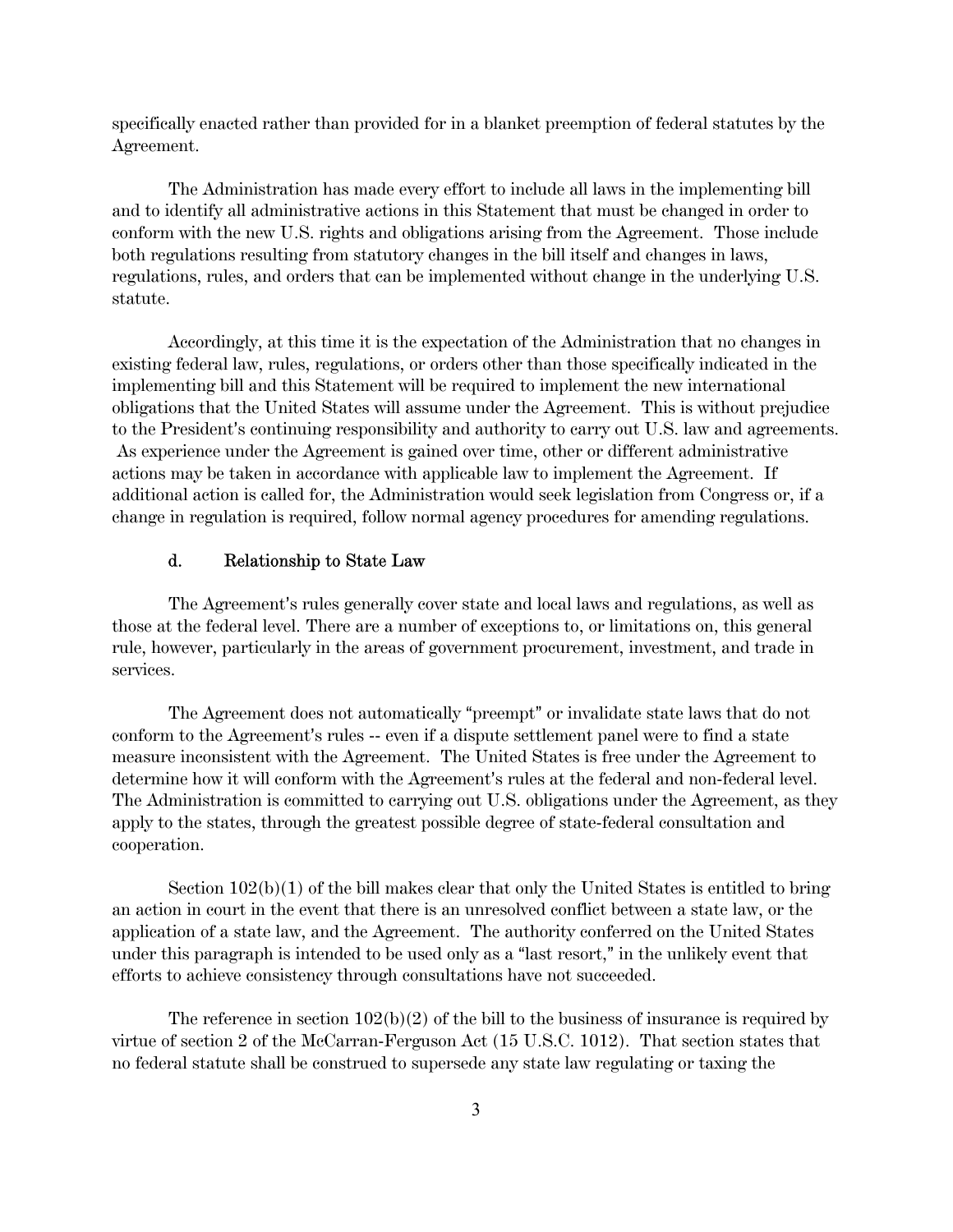business of insurance unless the federal statute "specifically relates to the business of insurance." Certain provisions of the Agreement (for example, Chapter 12, relating to financial services) do apply to state measures regulating the insurance business, although "grandfathering" provisions in Chapter  $12$  exempt existing inconsistent (*i.e.*, "non-conforming") measures.

Given the provision of the McCarran-Ferguson Act, the implementing act must make specific reference to the business of insurance in order for the Agreement's provisions covering the insurance business to be given effect with respect to state insurance law. Insurance is otherwise treated in the same manner under the Agreement and the implementing bill as other financial services under the Agreement.

#### e. Private Lawsuits

Section 102(c) of the implementing bill precludes any private right of action or remedy against a federal, state, or local government, or against a private party, based on the provisions of the Agreement. A private party thus could not sue (or defend a suit against) the United States, a state, or a private party on grounds of consistency (or inconsistency) with the Agreement. The provision also precludes a private right of action attempting to require, preclude, or modify federal or state action on grounds such as an allegation that the government is required to exercise discretionary authority or general "public interest" authority under other provisions of law in conformity with the Agreement.

With respect to the states, section  $102(c)$  represents a determination by the Congress and the Administration that private lawsuits are not an appropriate means for ensuring state compliance with the Agreement. Suits of this nature may interfere with the Administration's conduct of trade and foreign relations and with suitable resolution of disagreements or disputes under the Agreement.

Section 102(c) does not preclude a private party from submitting a claim against the United States to arbitration under Chapter 10 (Investment) of the Agreement or seeking to enforce an award against the United States issued pursuant to such arbitration. The provision also would not preclude any agency of government from considering, or entertaining argument on, whether its action or proposed action is consistent with the Agreement, although any change in agency action would have to be consistent with domestic law.

#### f. Implementing Regulations

Section 104(a) of the bill provides the authority for new or amended regulations to be issued, and for the President to proclaim actions implementing the provisions of the Agreement, as of the date the Agreement enters into force. Section 104(b) of the bill requires that, whenever possible, all federal regulations required or authorized under the bill and those proposed in this Statement as necessary or appropriate to implement immediately applicable U.S. obligations under the Agreement are to be developed and promulgated within one year of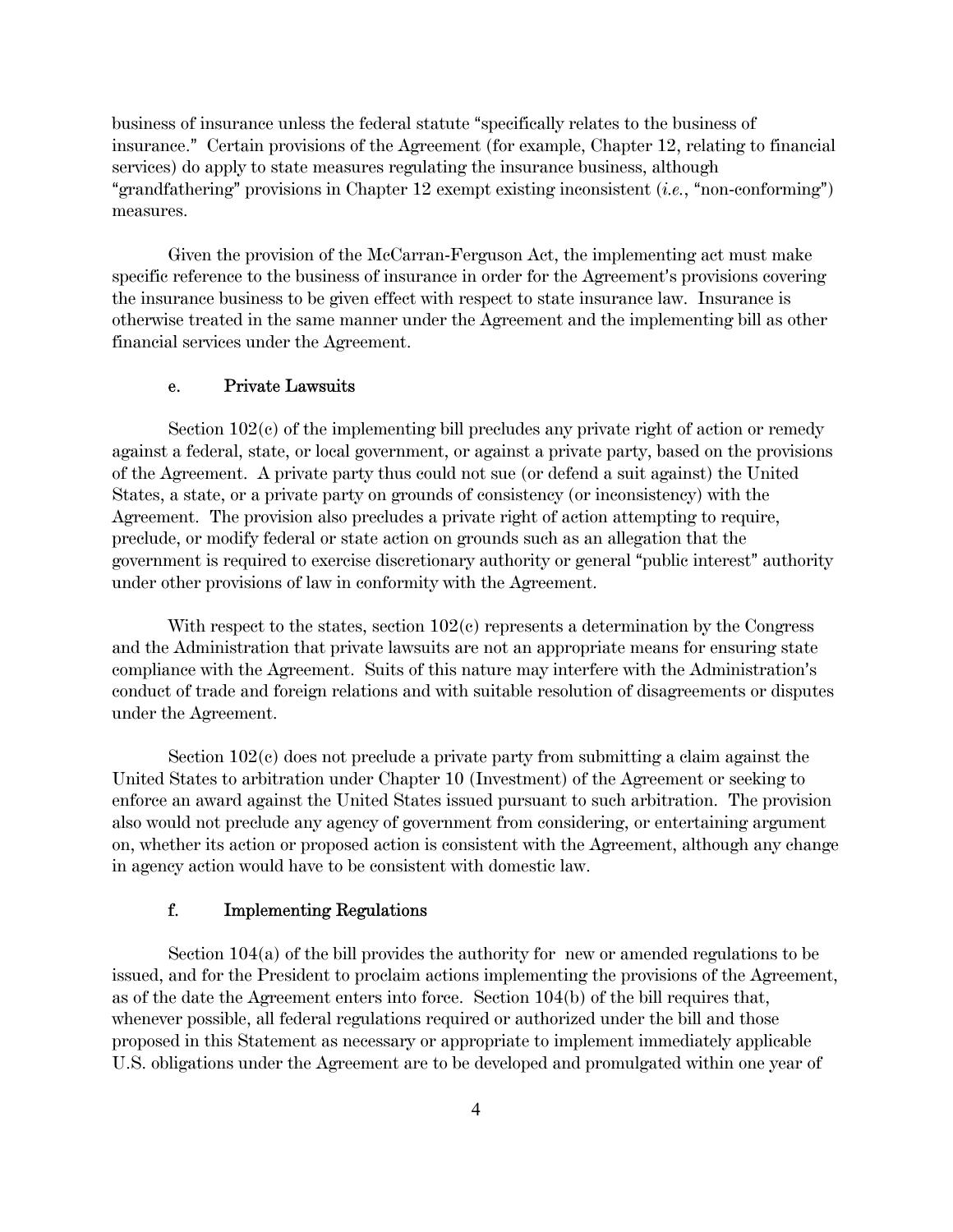the Agreement's entry into force. In practice, the Administration intends, wherever possible, to amend or issue the other regulations required to implement U.S. obligations under the Agreement at the time the Agreement enters into force. The process for issuing regulations pursuant to this authority will comply with the requirements of the Administrative Procedures Act, including requirements to provide notice and an opportunity for public comment on such regulations. If issuance of any regulation will occur more than one year after the date provided in section 104(b), the officer responsible for issuing such regulation will notify the relevant committees of both Houses of the delay, the reasons for such delay, and the expected date for issuance of the regulation. Such notice will be provided at least 30 days prior to the end of the one-year period.

#### g. Dispute Settlement

Section 105(a) of the bill authorizes the President to establish or designate within the Department of Commerce an office responsible for providing administrative assistance to dispute settlement panels established under Chapter 22 of the Agreement. This provision enables the United States to implement its obligations under Article 21.2(1) of the Agreement. This office will not be an "agency" within the meaning of  $5 \text{ U.S.C. } 552$ , consistent with treatment provided under the North American Free Trade Agreement and the U.S.-Canada Free Trade Agreement. Thus, for example, the office will not be subject to the Freedom of Information Act or the Government in the Sunshine Act. Since they are international bodies, panels established under Chapter 22 are not subject to those acts.

Section 105(b) of the bill authorizes the appropriation of funds to support the office established or designated pursuant to section 105(a).

#### h. Effective Dates

Section 107(b) of the bill provides that the first three sections of the bill as well as Title I of the bill go into effect when the bill is enacted into law.

Section 107(a) provides that the other provisions of the bill and the amendments to other statutes made by the bill take effect on the date on which the Agreement enters into force. Section 107(c) provides that the provisions of the bill and the amendments to other statutes made by the bill will cease to be effective on the date on which the Agreement ceases to be in force.

#### 2. Administrative Action

The Agreement calls for the United States and Chile to develop various rosters of independent experts willing to serve as panelists to settle disputes arising under the Agreement. One roster will be available for most types of disputes, while specialized rosters will be established to address disputes regarding the Agreement's financial services, labor, and environmental provisions. USTR will consult with the Ways and Means and Finance Committees as it develops rosters of panelists.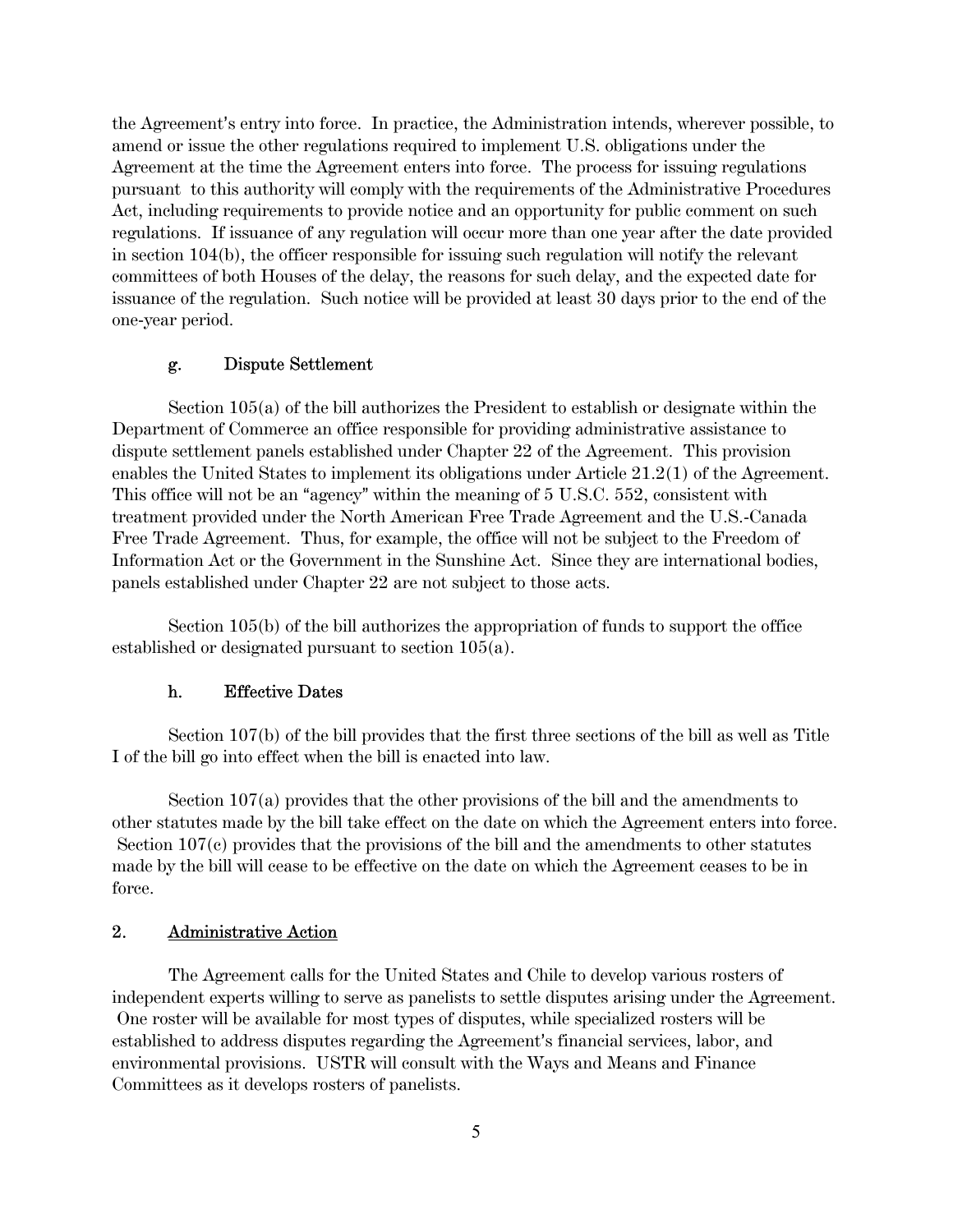Article 20.1(1) of the Agreement requires each government to designate a contact point to facilitate bilateral communications regarding the Agreement. The Office of the United States Trade Representative (USTR) will serve as the U.S. contact point for this purpose.

No administrative changes will be necessary to implement Chapter 1, 2, 21, 23, or 24.

### Chapter Three (National Treatment and Market Access for Goods)

### 1. Implementing Bill

### a. Proclamation Authority

Section 201(a) of the bill grants the President authority to implement by proclamation U.S. rights and obligations under Chapter 3 of the Agreement through the application or elimination of tariffs and tariff rate quotas. Section  $201(a)$  authorizes the President to:

- modify or continue any duty,
- keep in place duty-free or excise treatment; or
- impose any duty

that the President determines to be necessary or appropriate to carry out or apply Articles 3.3, 3.7, 3.9, and 3.20(8)-(11), and Annex 3.3 of the Agreement.

The proclamation authority with respect to Article 3.3 authorizes the President to provide for the phase-out and elimination, according to the U.S. schedule in Annex 3.3, of tariffs on imports from Chile that meet the Agreement's rules of origin.

The proclamation authority with respect to Articles 3.7 and 3.9 authorizes the President to provide for the elimination of tariffs on particular categories of imports from Chile. Article 3.7 pertains to the temporary admission of certain goods, such as commercial samples, goods intended for display at an exhibition, and goods necessary for carrying out the business activity of a person who qualifies for temporary entry into the United States. Article 3.9 pertains to the importation of goods (1) that had been exported to Chile for repair or alteration in Chile, or (2) that have been imported from Chile for repair or alteration in the United States.

The proclamation authority with respect to Article 3.20(8)-(11) authorizes the President to provide preferential tariff treatment to certain textile and apparel goods that do not qualify as "originating goods" (*i.e.*, products that satisfy the Agreement's rules of origin). However, this treatment may be applied only up to annual quantitative limits set forth in that Article. While goods subject to this provision may receive preferential tariff treatment, they will remain subject to the U.S. merchandise processing fee when they are imported. (*See* item (b) in this section.)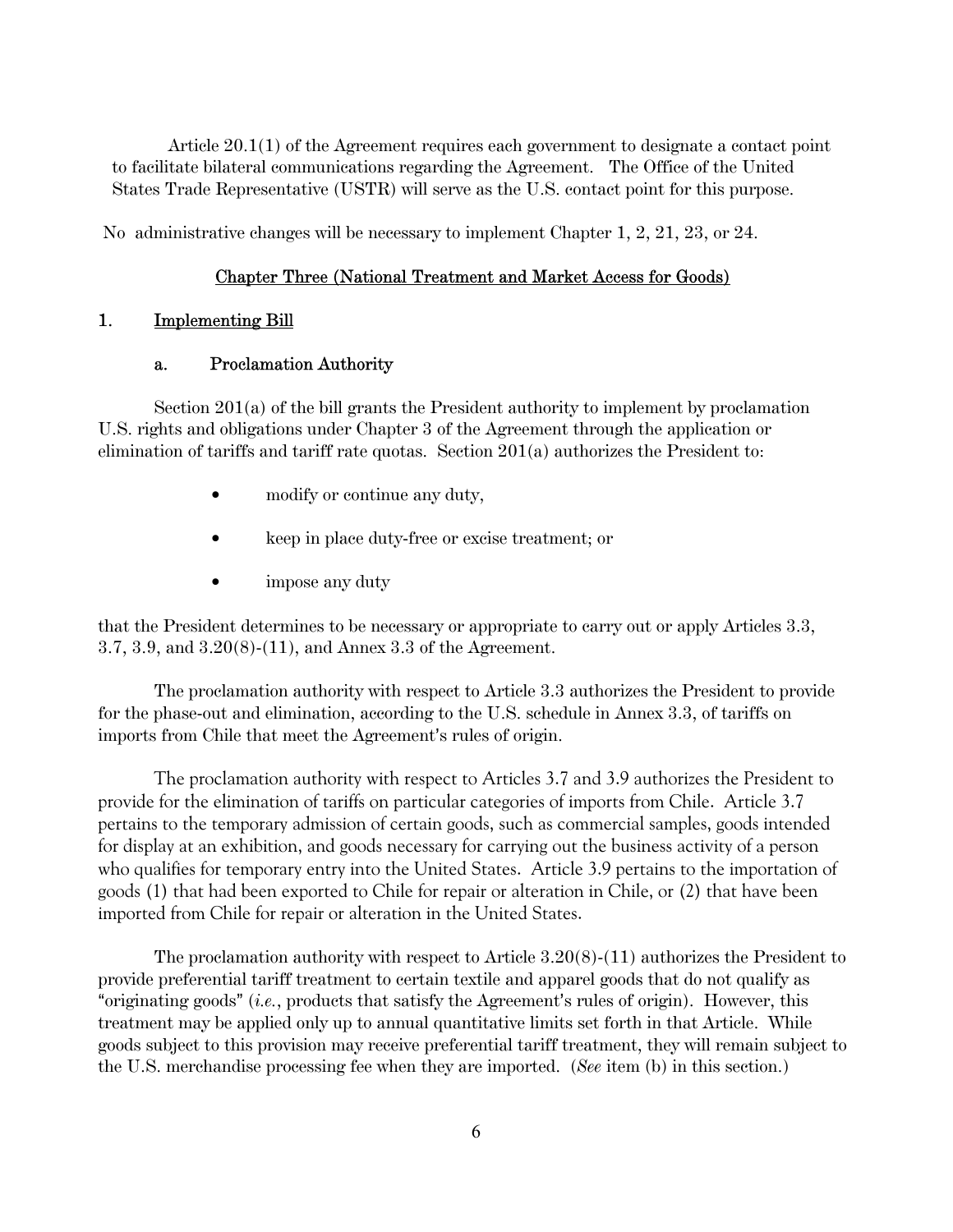Section  $201(a)(2)$  of the implementing bill requires the President to withdraw beneficiary status under the Generalized System of Preferences program from Chile once the Agreement takes effect.

Section 201(b) of the bill authorizes the President, subject to the consultation and layover provisions of section 103(a) of the bill, to:

- modify or continue any duty;
- modify the staging of any duty elimination under the Agreement pursuant to an agreement with Chile under Article 3.3(4);
- keep in place duty-free or excise treatment; or
- $\bullet$  impose any duty

by proclamation whenever the President determines it to be necessary or appropriate to maintain the general level of reciprocal and mutually advantageous concessions with respect to Chile provided by the Agreement.

Section 103(a) of the bill sets forth consultation and layover steps that must precede the President's implementation of any tariff modification by proclamation. This would include, for example, tariff modifications under section 201(b) of the bill. Under the consultation and layover provisions, the President must obtain the advice of the private sector (pursuant to section 135 of the Trade Act of 1974) and the U.S. International Trade Commission (ITC) on the proposed action. The President must submit a report to the House Committee on Ways and Means and the Senate Committee on Finance setting forth the action proposed, the reasons therefor, and the advice of the private sector and the ITC. The bill sets aside a 60-day period following the date of transmittal of the report for the Committees to consult with the President on the action. Following the expiration of the 60-day period, the President may proclaim the action.

The President may initiate the consultation and layover process under section 103(a) of the bill on enactment of the bill, but, under section  $104(a)$ , any modifying proclamation cannot take effect until the Agreement enters into force. In addition to tariff modifications, these provisions apply to other Presidential proclamation authority provided in the bill subject to consultation and layover, such as authority to implement a proposal to modify the Agreement's specific rules of origin pursuant to an agreement with Chile under Article 3.20(5).

Section 201(c) of the bill implements the agricultural safeguard provisions of Article 3.18 of the Agreement. Article 3.18 permits the United States to impose an "agricultural safeguard" measure"  $-$  in the form of additional duties  $-$  on imports from Chile of an agricultural good listed in the U.S. section of Annex 3.18 of the Agreement. The United States may apply the additional duties to shipments of any such good whose price is below the threshold ("trigger price") for the good set out in the U.S. section.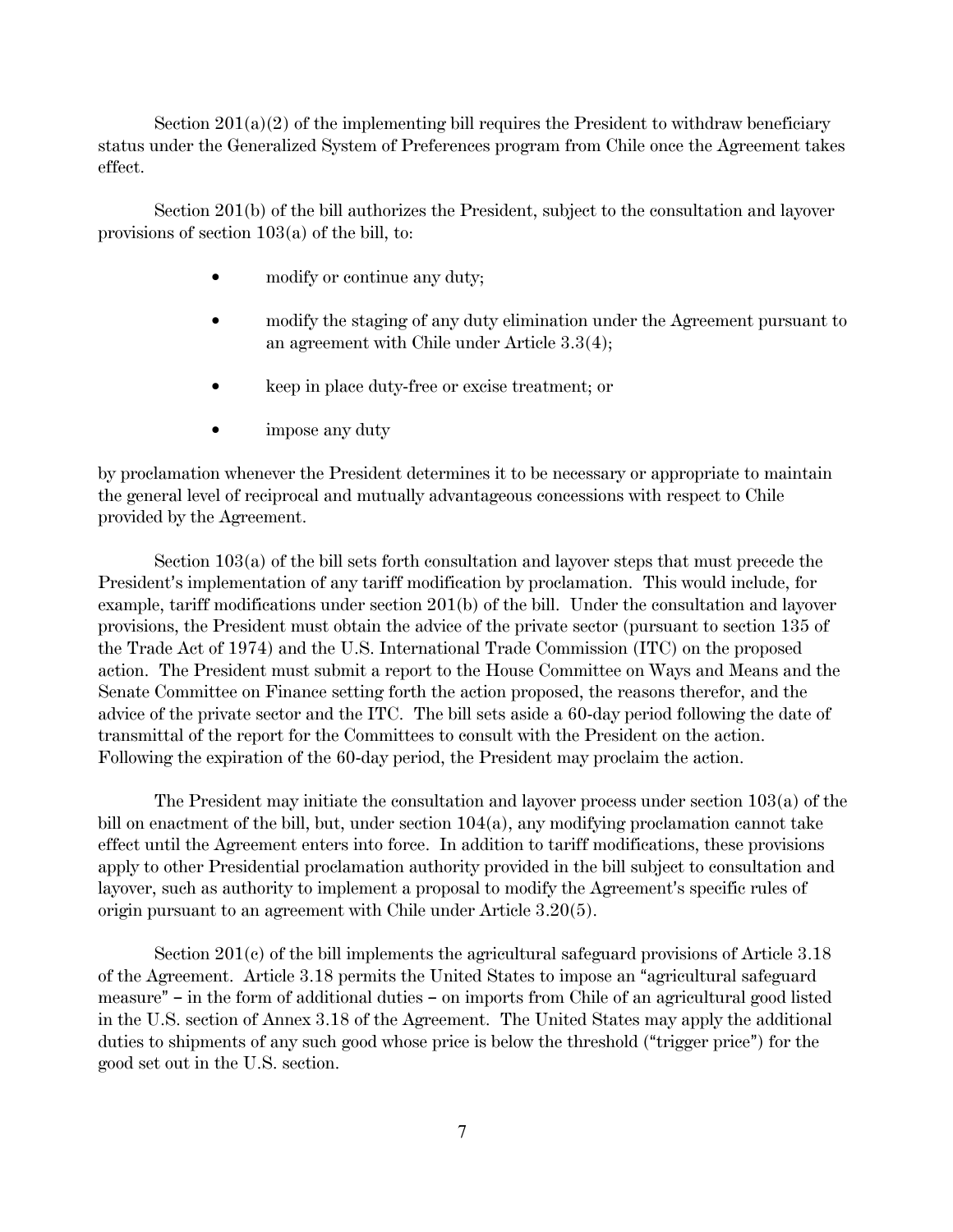Section  $201(c)(1)$  of the bill establishes the basic authority for the safeguard.

Section  $201(c)(2)$  of the bill explains how the additional duties are calculated. The rate of additional duty under the safeguard increases as the difference increases between the particular import price of a shipment and the trigger price.

Section  $201(e)(3)$  of the bill implements Article  $3.18(4)-(5)$  of the Agreement by establishing that no additional duty may be applied on an agricultural safeguard good if, at the time of entry, the good is subject to a measure under the bilateral safeguard mechanism established under Subtitle A of Title III of the bill or under the global safeguard procedures set out in Chapter 1 of Title II of the Trade Act of  $1974$  ("Section  $201$ ").

Section  $201(e)(4)$  of the bill provides that the agricultural safeguard provisions cease to apply with respect to an agricultural safeguard good twelve years after the date of entry into force of the Agreement.

Section  $201(e)(5)$  provides that if an agricultural safeguard good is subject to a tariff-rate quota with an in-quota tariff of zero, any additional agricultural safeguard duties may be applied only on over-quota imports of the good.

Section  $201(c)(6)$  implements Article 3.18(7) of the Agreement by directing the Secretary of the Treasury to notify Chile and provide Chile with supporting data within 60 days of first assessing agricultural safeguard duties on a good.

Section  $201(e)(7)$  requires the President to notify the House Ways and Means and Agriculture Committees and the Senate Finance and Agriculture Committees before agreeing with Chile to modify the "trigger prices" for agricultural goods in Annex 3.18.

Section  $201(e)(8)$  defines certain terms used in section  $201(e)$ , including the term "agricultural safeguard good," which is a good that qualifies as an "originating good" under section 202 of the bill, that is included in the U.S. list in Annex 3.18 and for which preferential tariff treatment has been claimed.

Section 201(d) of the bill provides for the conversion of existing specific or compound rates of duty for various products to *ad valorem* rates for purposes of implementing the Agreement's tariff reductions. (A compound rate of duty for a good would be a rate of duty stated, for example, as the sum of X dollars per kilogram plus Y percent of the value of the good.)

#### b. Duty Drawback

Section 203 of the bill implements Article 3.8 of the Agreement, which will phase out duty drawback and duty deferral programs between the United States and Chile over three years, beginning eight years after the Agreement enters into force, to ensure that neither country can become an "export platform" for materials produced in other regions of the world.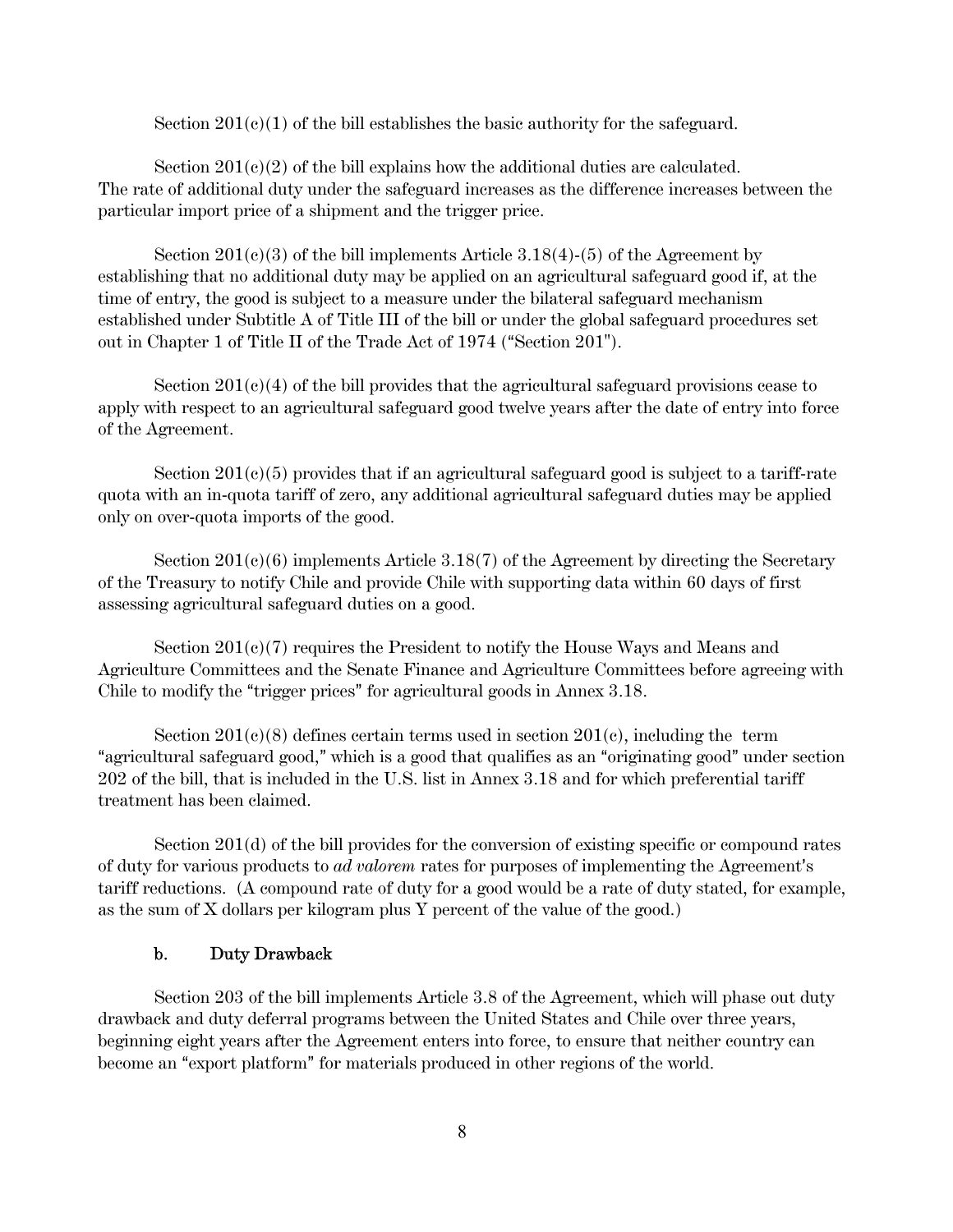Section 203 makes a number of amendments to current law to implement the Agreement's drawback provisions.

Section  $203(a)$  of the bill defines the term "good subject to Chile FTA drawback" as any good imported into the United States other than a good specifically mentioned in that subsection. The categories track those listed in paragraph four of Article 3.8.

The term "Chile FTA drawback" in the bill refers to the formula used to calculate the amount of the refund, waiver, or remission that will be allowed for duties owed or paid during the three-year period that drawback is phased out. The formula, which is drawn from Article 3.8(5) of the Agreement, limits the amount of duty paid or owed that may be refunded, waived or reduced to no more than:

- $\bullet$  75 percent during 2012;
- \$ 50 percent during 2013; and
- 25 percent during 2014.

The formula will be applied to drawback claims for duties paid on imported goods that are subsequently exported, as well as duties the payment of which has been deferred because of their introduction into a foreign trade zone or other duty deferral program. Beginning January 1, 2015, with limited exceptions, no drawback will be available for imports from and exports to Chile.

Section 203(b) of the bill amends the applicable provisions of the Tariff Act of 1930 and the Foreign Trade Zones Act to authorize application of Chile FTA drawback to goods subject to Chile FTA drawback that are covered in these provisions. Specifically, with respect to "manufacturing" drawback, section  $203(b)$  amends section 311 of the Tariff Act of 1930 (19 U.S.C. 1311) relating to bonded manufacturing warehouses and section 312 (19 U.S.C. 1312) relating to bonded smelting and refining warehouses. With regard to "same condition" substitution" drawback and "substitution" drawback, section  $203(b)$  amends section 313 of the Tariff Act of 1930 (19 U.S.C. 1313) relating to drawback and refunds to apply Chile FTA  $d$ rawback restrictions to goods subject to Chile FTA drawback. With regard to "same condition" drawback, section 203(b) amends section 562 of the Tariff Act of 1930 (19 U.S.C. 1562) relating to manipulation in bonded warehouse to apply Chile FTA drawback to goods subject to Chile FTA drawback. With regard to duty deferrals allowed under the Foreign Trade Zones Act, section 203(b) amends the Foreign Trade Zones Act to apply the Chile FTA drawback restrictions to goods exported from a foreign trade zone.

Section 203(c) of the bill clarifies that no amendment contained in section 203 authorizes the refund, waiver or reduction of countervailing or antidumping duties imposed on a good imported into the United States. This provision is consistent with Article  $3.8(2)(a)$  of the Agreement, which provides that drawback shall not apply to such duties. Current U.S. law (19 U.S.C. 1677h) does not provide drawback on antidumping or countervailing duties.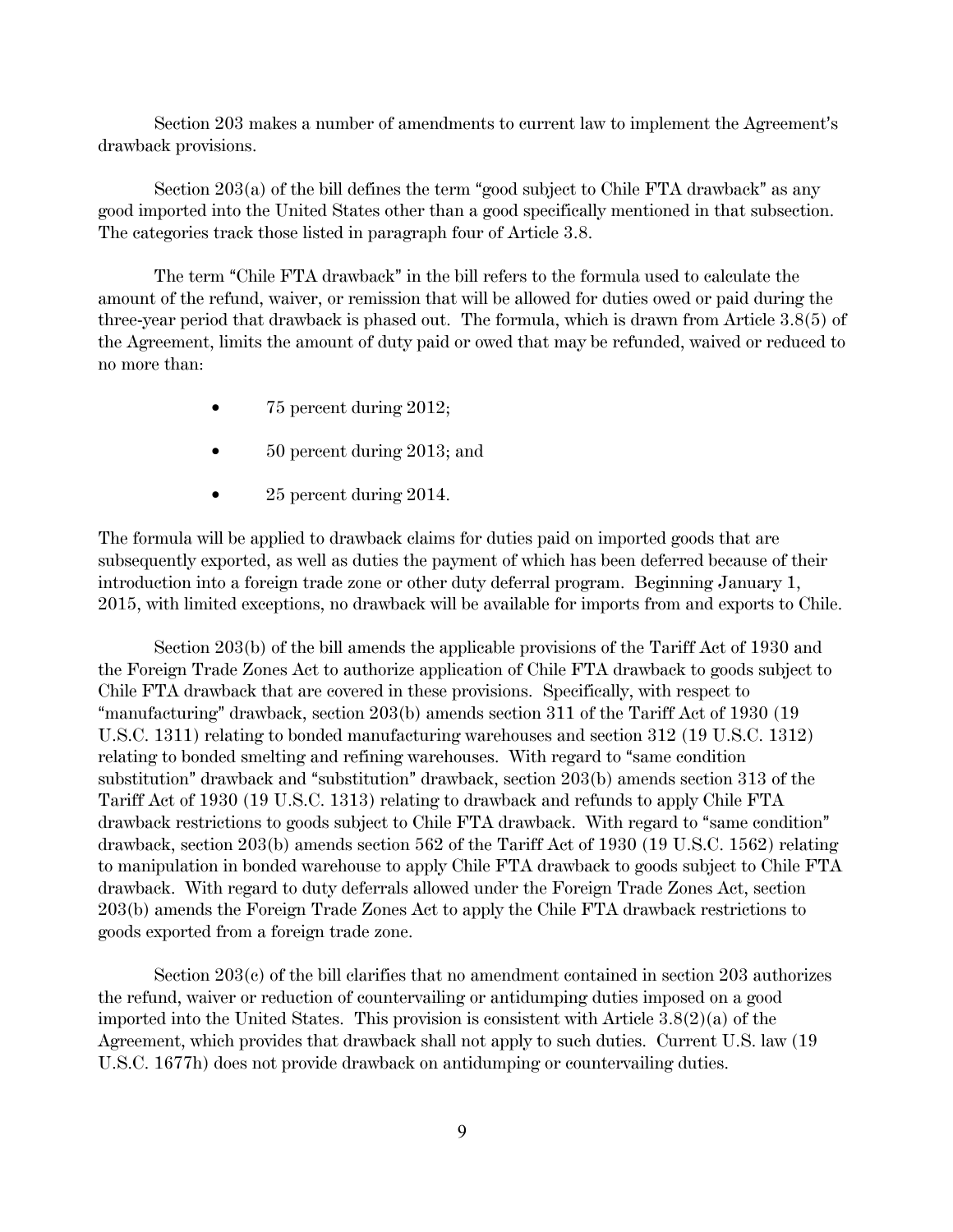Section 209 of the bill makes conforming amendments to section  $508(b)(2)(B)(i)(I)$  of the Tariff Act of 1930 (19 U.S.C. 1508(b)(2)(B)(i)(I)) to reflect changes in paragraph numbering as a result of the above-referenced amendments.

#### c. Customs User Fee

Section 204 of the bill implements U.S. commitments under Article 3.12(4) of the Agreement, regarding customs user fees on originating goods, by amending section 13031(b) of the Consolidated Omnibus Budget Reconciliation Act of 1985 (19 U.S.C. 58c). The amendment provides for the immediate elimination of the merchandise processing fee for goods qualifying as originating goods under Chapter 4 of the Agreement. Processing of goods qualifying as originating goods under the Agreement will be financed by money from the General Fund of the Treasury. This is necessary to ensure that the United States complies with obligations under the General Agreement on Tariffs and Trade 1994 by limiting fees charged for the processing of nonoriginating imports to amounts commensurate with the processing services provided. That is, fees charged on such non-originating imports will not be used to finance the processing of originating imports.

### d. Textile and Apparel Safeguard

Article 3.19 of the Agreement establishes a special procedure and makes remedies available to domestic textile and apparel industries that have sustained or are threatened by serious damage from imports of textile and apparel goods that enjoy preferential tariff rates under the Agreement. The Administration does not anticipate that the Agreement will result in injurious increases in textile and apparel imports from Chile. Nevertheless, the Agreement's textile and apparel safeguard procedure will ensure that relief is available if needed.

The safeguard mechanism applies when, as a result of the elimination of a customs duty under the Agreement, textile or apparel goods from Chile are being imported into the United States in such increased quantities, in absolute or relative terms, and under such conditions as to cause serious damage or actual threat thereof to a U.S. industry producing like or directly competitive goods. In these circumstances, Article 3.19 permits the United States to increase duties on the imported goods to a level that does not exceed the lesser of the prevailing U.S. normal trade relations/most-favored-nation ("NTR/MFN") duty rate for the good or the U.S. NTR/MFN duty rate in effect at the time the Agreement entered into force.

Subtitle B of Title III of the bill (sections  $321$  through  $328$ ) implements the Agreement's textile and apparel safeguard.

Section 321(a) establishes that an interested party may file with the President a request for a textile and apparel safeguard measure. The President is to review a request initially to determine whether to commence consideration of the request on its merits. If the President determines that the request contains information necessary to warrant consideration on the merits then, under section 321(b), the President must provide notice in the *Federal Register* stating that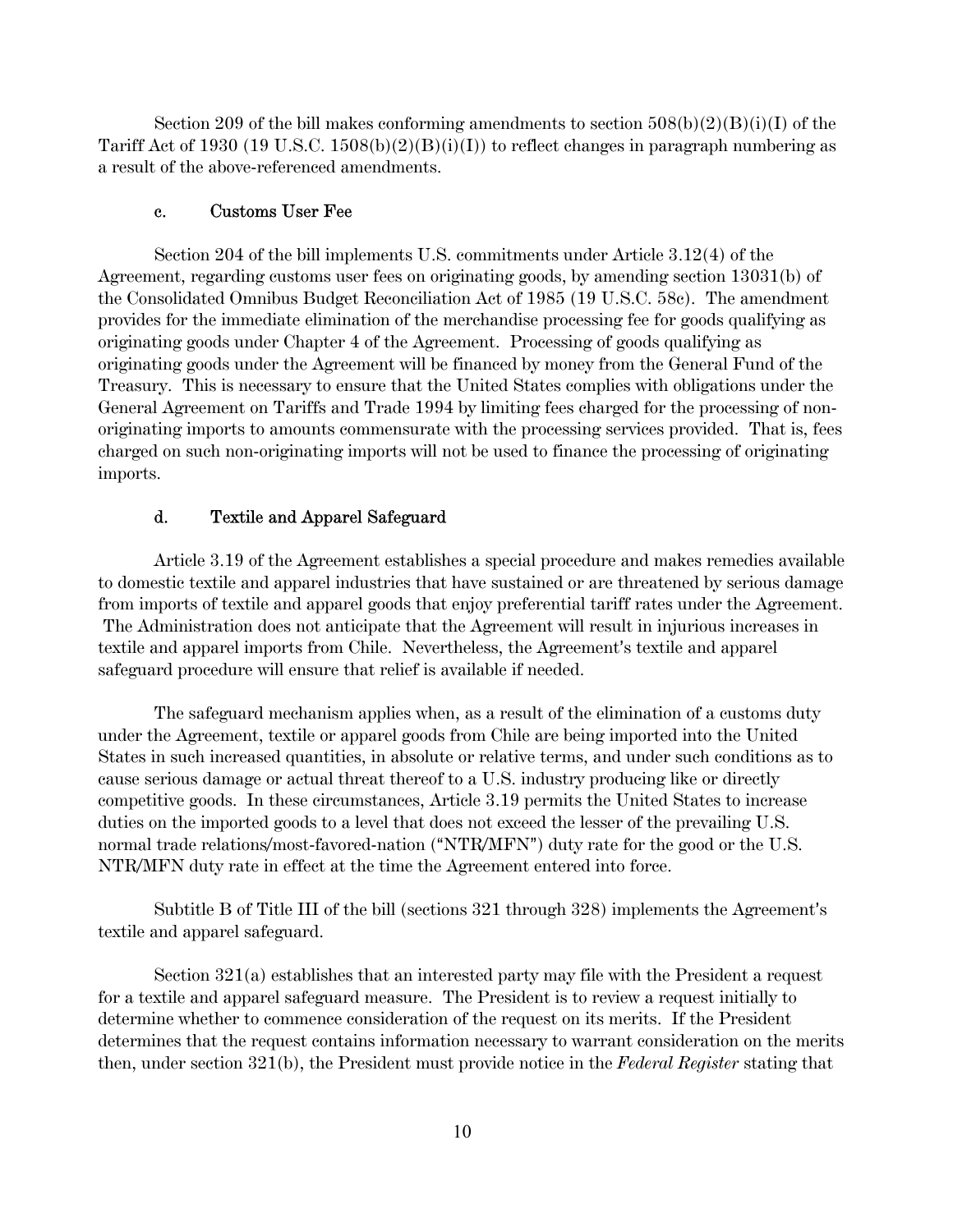the request will be considered and seeking public comments on the request. The notice will contain the request itself and the dates by which comments and rebuttals must be received.

If the President considers a request under section 321, section 322(a) of the bill provides for the President to determine whether, as a result of the elimination of a duty provided for under the Agreement, a Chilean textile or apparel article is being imported into the United States in such increased quantities, in absolute terms or relative to the domestic market for that article, and under such conditions that imports of the article cause serious damage, or actual threat thereof, to a domestic industry producing an article that is like, or directly competitive with, the imported article. This determination corresponds to the determination required under Article 3.19 of the Agreement.

Section 322(a) of the bill includes criteria for determining serious damage or actual threat thereof, consistent with Article 3.19(2) of the Agreement.

Section 322(b) of the bill identifies the relief that the President may provide to a U.S. industry that the President determines is facing serious damage or actual threat thereof. Such relief may consist of an increase in tariffs to the lower of: (1) the NTR/MFN duty rate in place for the textile or apparel article at the time the relief is granted; or (2) the NTR/MFN duty rate for that article on the day before the Agreement enters into force.

Section 323 of the bill provides that the maximum period of relief under the textile and apparel safeguard shall be three years. If the initial period of import relief is less than three years, the President may extend the relief (to a maximum of three years) if the President determines that continuation is necessary to remedy or prevent serious damage and to facilitate adjustment, and that the domestic industry is, in fact, adjusting to import competition.

Section 324 of the bill provides that relief may not be granted to an article under the textile and apparel safeguard if relief previously has been granted to that article under this safeguard.

Section 325 of the bill provides that on termination of import relief, imports of the textile or apparel article that was subject to the safeguard action will return to duty-free status under the Agreement.

Section 326 of the bill provides that authority to provide relief under the textile and apparel safeguard with respect to any Chilean article will expire eight years after duties on the article are eliminated.

Under Article 3.19(6) of the Agreement, if the United States provides relief to a domestic industry under the textile and apparel safeguard, it must provide Chile "mutually agreed trade liberalizing compensation in the form of concessions having substantially equivalent trade effects or equivalent to the value of the additional duties expected to result from the [safeguard]." If the United States and Chile are unable to agree on trade liberalizing compensation, Chile may increase tariffs equivalently on U.S. goods.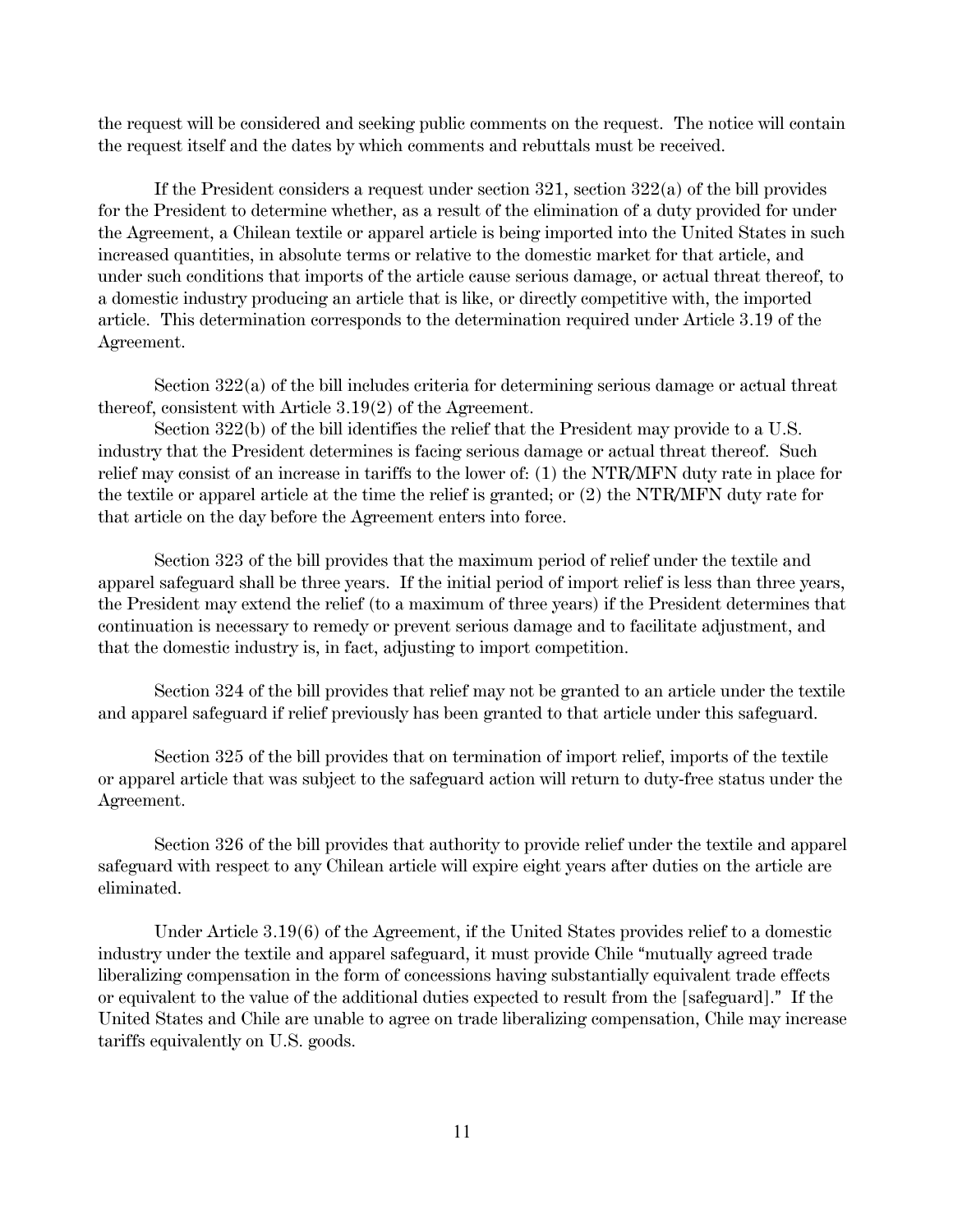Section 123 of the Trade Act of 1974 (19 U.S.C. 2133), as amended, authorizes the President to provide trade compensation for global safeguard measures taken pursuant to chapter 1 of title II of the Trade Act of 1974. Section 327 of the implementing bill extends that authority to measures taken pursuant to the Agreement's textile and apparel safeguard provisions.

Finally, section 328 of the bill provides that business confidential information submitted in the course of consideration of a request for a textile and apparel safeguard may not be released absent the consent of the party providing the information. It also provides that a party submitting business confidential information in a textile and apparel safeguard proceeding must submit a non-confidential version of the information or a summary of the information.

## 5. Enforcement of Textile and Apparel Rules of Origin.

In addition to lowering barriers to bilateral trade in textile and apparel Article 3.21 of the Agreement provides for verifications to determine the accuracy of claims of origin for textile and apparel goods and to determine that exporters and producers are complying with applicable laws, regulations, and procedures regarding trade in textile and apparel goods.

Under Articles 3.21(2) and 3.21(3), the United States may make a request to the Government of Chile that a verification be conducted with respect to a Chilean exporter or producer. The object of a verification is to determine the exporter or producer's compliance with applicable customs laws, regulations, and procedures and whether claims of origin regarding textile or apparel goods exported or produced by that person are accurate. The United States may take appropriate action during a verification, including suspending the application of preferential tariff treatment to textile and apparel goods exported or produced by the person subject to the verification. The United States also may take appropriate action if, after 12 months, it is unable to make the requisite determination.

Section 208 of the bill implements Article 3.21 of the Agreement for the United States. Section 208(a) authorizes the President to direct the Secretary of the Treasury to take "appropriate" action" while a verification requested by the Secretary is being conducted. Under section 208(b), such action may include, but is not limited to, suspension of liquidation of entries of textile and apparel goods exported or produced by the person that is the subject of the verification and publishing the identity of the person subject to the verification.

Under section 208(c), if the Secretary is unable to confirm within 12 months of a verification request that a claim of origin for a good is accurate or, more generally, that a Chilean exporter or producer is complying with applicable customs laws, regulations, and procedures regarding trade in textile and apparel goods, the President may determine what further "appropriate" action" to take. Under section  $208(d)$ , this may include publishing the identity of the person subject to the verification, denying preferential tariff treatment under the Agreement to any textile or apparel goods exported or produced by the person subject to the verification, and denying entry of such goods into the United States. Such further appropriate action may last until such time as the Secretary receives information sufficient to make a determination under subsection (a) or until such earlier date as the President may direct.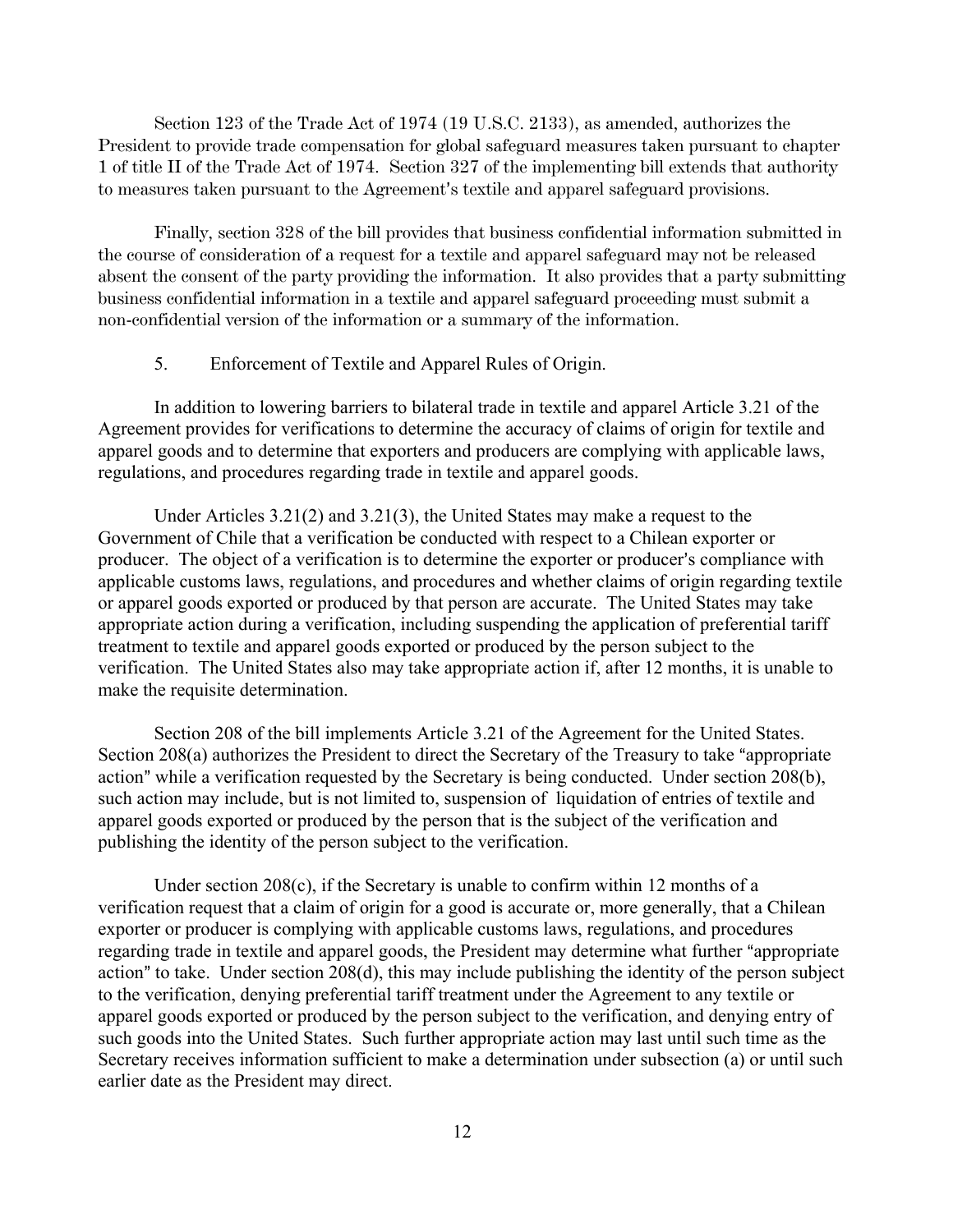## **2. Administrative Action**

## **a. Temporary Admission of Goods and Goods Entered After Repair or Alteration**

As discussed above, section 201(a) of the bill authorizes the President to proclaim duty-free treatment for certain goods to carry out Article 3.7 (temporary admission of certain goods) and Article 3.9 (repair or alteration of certain goods) of the Agreement. Implementing the proclamation will require regulations, which will be issued by the Secretary of the Treasury.

## 1. Distinctive Products

Article 3.15(2) of the Agreement commits the United States to recognize three Chilean products — Pisco Chileno, Pajarete, and *Vino Asoleado* --- as "distinctive products of Chile." The Alcohol and Tobacco Tax and Trade Bureau will implement this obligation administratively.

## 2. Textile and Apparel Safeguard

The function of receiving requests for textile and apparel safeguard measures under section 321 of the bill, making determinations of serious damage or actual threat thereof under section 322(a), and providing relief under section 322(b) will be performed by Committee for the Implementation of Textile Agreements ("CITA"), an interagency entity created by Executive Order 11651 that carries out certain textile trade policies for the United States. CITA will perform these functions pursuant to a delegation of the President's authority under the bill.

# 3. Enforcement of Textile and Apparel Rules of Origin

Under section 208 of the bill, United States customs officials will request Chile to initiate verifications and work with Chilean officials in conducting them. Following a U.S. request for a verification, CITA, by delegation of authority from the President, may direct U.S. officials to take appropriate action described in section 208(b) of the bill while the verification is being conducted. U.S. customs officials will determine whether the exporter or producer that is subject to the verification is complying with applicable customs rules, and whether statements regarding the origin of textile or apparel goods exported or produced by that firm are accurate. If U.S. customs officials determine that an exporter or producer is not complying with applicable customs rules or that it is making false statements regarding the origin of textile or apparel goods, they will report their findings to CITA. Similarly, if U.S. customs officials are unable to make the necessary determination (*e.g.*, due to lack of cooperation by the exporter or producer), they will report that fact to CITA. CITA may direct U.S. officials to take appropriate action described in section 208(d) in the case of an adverse determination or a report that customs officials are unable to make the necessary determination. If the appropriate action includes denial of preferential tariff treatment or denial of entry, CITA will issue an appropriate directive.

Section 208 of the bill provides the exclusive basis in U.S. law for CITA to direct appropriate action implementing Article 3.21 of the Agreement.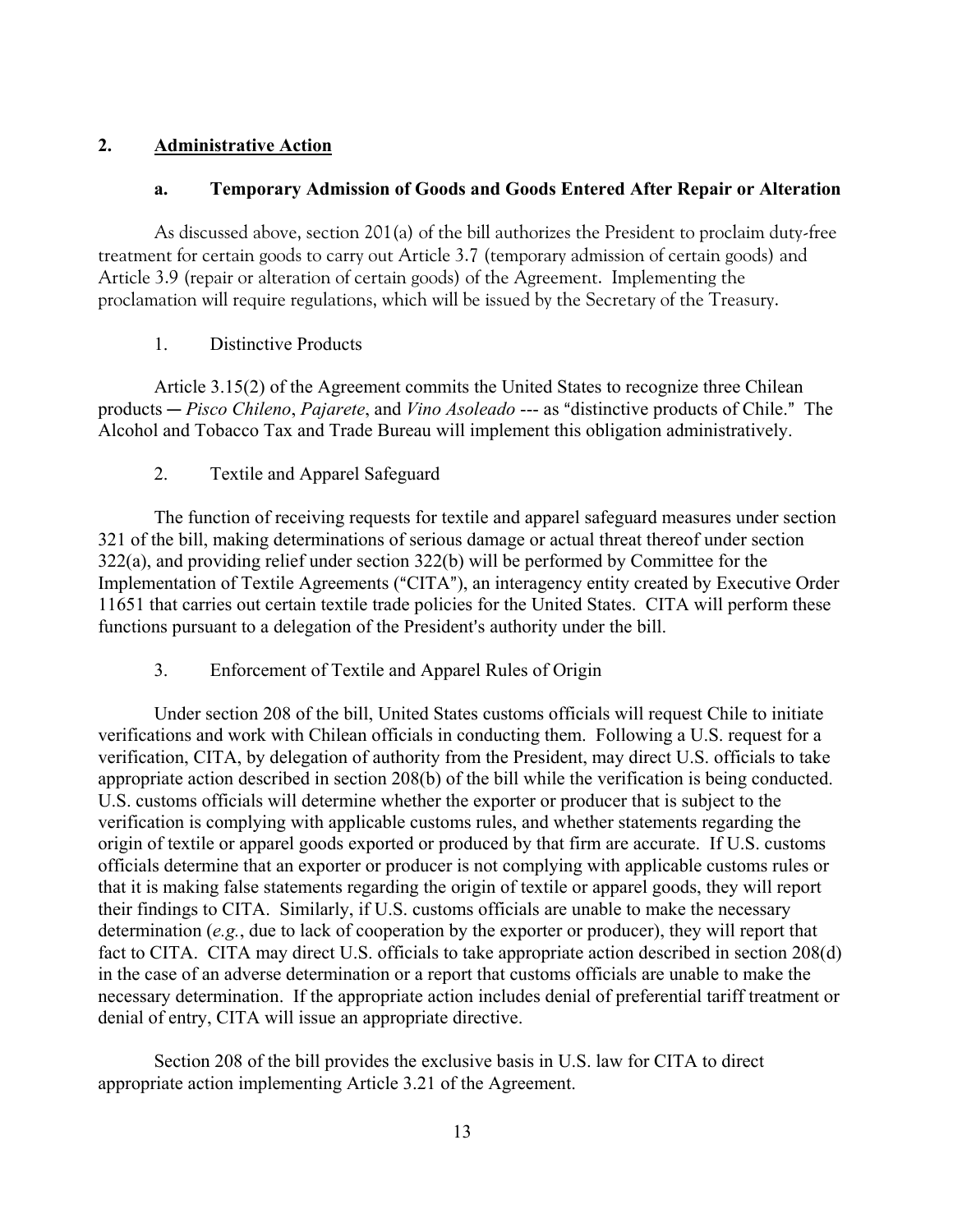### **Chapter Four (Rules of Origin)**

#### **1. Implementing Bill**

#### **a. General**

Section 202 of the implementing bill codifies the general rules of origin set forth in Chapter 4 of the Agreement. Under the general rules, there are three basic ways for a good of Chile to qualify as an "originating good," and therefore be eligible for preferential tariff treatment when it is imported into the United States. First, a good is an originating good if it is "wholly obtained or produced entirely in the territory of Chile, the United States, or both." The term "goods wholly obtained or produced entirely in the territory of Chile, the United States, or both" is defined in section  $202(n)(4)$  of the bill and includes, for example, minerals extracted in either country, products from animals born and raised in either country, and waste and scrap derived from production of goods that takes place in the territory of either or both countries.

The term "goods wholly obtained or produced entirely in the territory of Chile, the United States, Chile or both" includes "recovered goods." These are parts resulting from the disassembly of used goods, which are brought into good working condition, in order to be combined with other recovered goods and other materials to form "remanufactured goods." The term "remanufactured goods" is separately defined to mean goods listed in Annex 4.18 of the Agreement that  $(1)$  are comprised entirely or partially of recovered goods; (2) have the same life expectancy and meet the same performance standards as new goods; and (3) enjoy the same factory warranty as such new goods.

Second, the general rules of origin provide that a good is an "originating good" if those materials used to produce the good that are not themselves originating goods are transformed in such a way that they meet or satisfy a required change in tariff classification or meet other requirements, as specified in Annex 4.1 of the Agreement.

Third, the general rules of origin provide that a good is an "originating good" if the good is produced entirely in the territory of Chile, the United States, or both exclusively from originating materials.

Moreover, the general rules of origin provide that a good is not an "originating good" simply by virtue of combining, packaging, or mere dilution

The remainder of section 202 of the implementing bill sets forth specific rules related to determining whether a good meets the Agreement's requirements for qualifying as an originating good. For example, section 202(b) provides that a good is not disqualified as an originating good if it contains *de minimis* quantities of non-originating materials that do not undergo a required change in tariff classification. Section 202(d) implements provisions in Annex 4.1 of the Agreement that require certain goods to have at least a specified percentage of "regional value content" to qualify as "originating goods." Section 202(d) prescribes alternative methods for calculating regional value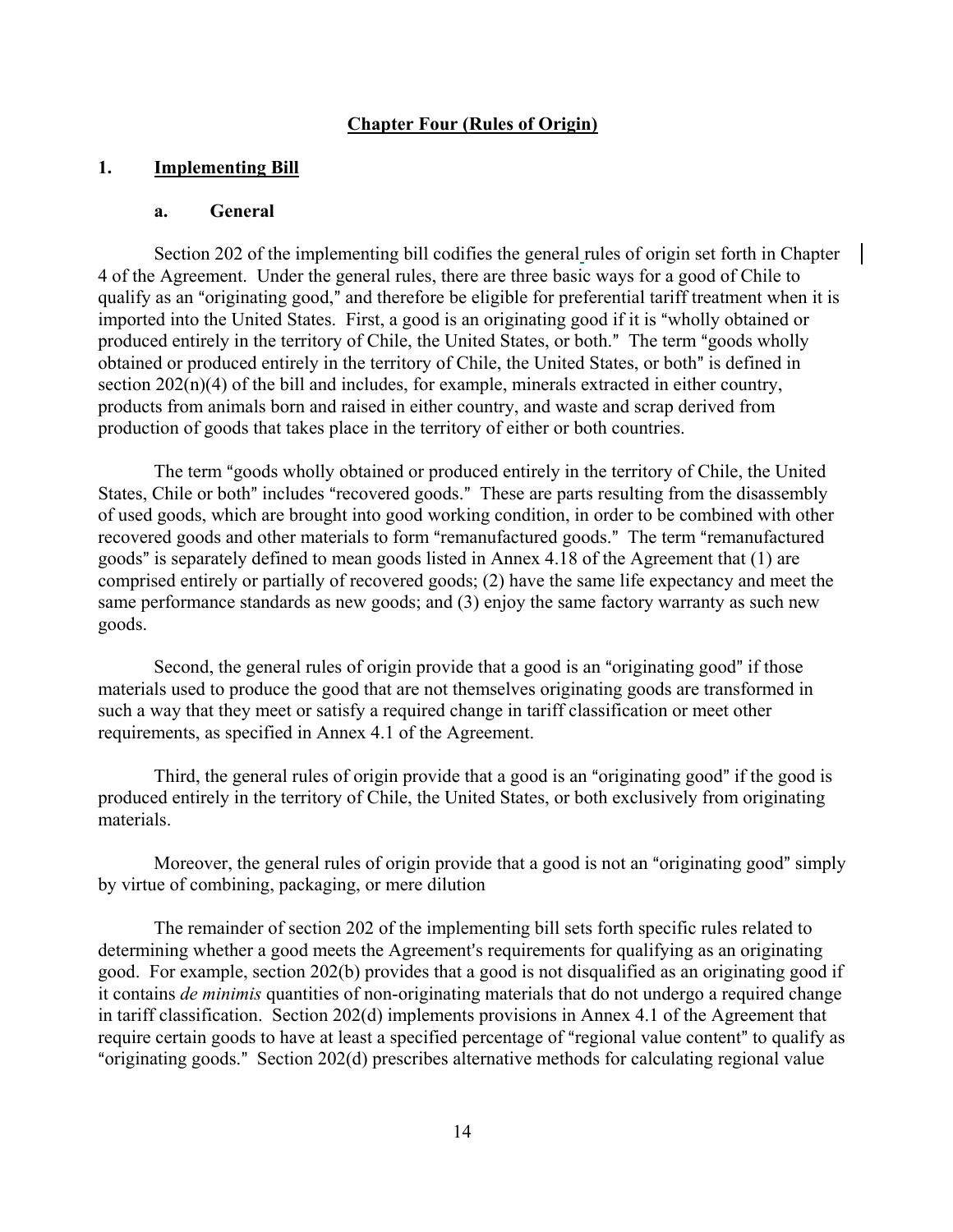content. Other provisions in section 202 address valuation of materials and determination of the originating or non-originating status of fungible goods and materials.

## **b. Proclamation Authority**

Section 202(o)(1) of the bill authorizes the President to proclaim the specific rules of origin in Annex 4.1 of the Agreement. In addition, section 202(o)(2) gives authority to the President to modify certain of the Agreement's specific origin rules by proclamation, subject to the consultation and layover provisions of section 103(a) of the bill. (*See* discussion under item 1.a of Chapter 3, above.)

Various provisions of the Agreement expressly contemplate modifications to the rules of origin. For example, Article 3.20(5) contemplates that the United States and Chile may agree to revise the Agreement's rules of origin for particular textile and apparel goods in light of the availability of fibers, yarns, or fabrics in their respective territories. Article 21.1(3)(b)(ii) of the Agreement authorizes the bilateral Free Trade Commission to approve proposed modifications to any of the Agreement's origin rules.

Section  $202(o)(2)$  of the bill expressly limits the President's authority to modify specific rules of origin pertaining to textile and apparel goods (listed in Chapters 50 through 63 of the HTS). Those rules of origin may be modified by proclamation in only two circumstances: first, to implement an agreement with Chile pursuant to Article 3.20(5) of the Agreement to address commercial availability of particular fibers, yarns, or fabrics; and second, within one year of enactment of the implementing bill, to correct typographical, clerical, or other non-substantive technical errors.

## **c. Disclosure of Incorrect Information and Denial of Preferential Treatment**

Under Article 4.16(4) of the Agreement, neither government may impose a penalty on an importer who makes an invalid claim for preferential tariff treatment under the Agreement if, after discovering that the claim is invalid, the importer voluntarily corrects the claim. Under Article 4.16(5) of the Agreement, a government that determines through verification that an importer has certified more than once, falsely or without substantiation, that a good qualifies as originating may suspend preferential tariff treatment under the Agreement for identical goods imported by that person. The suspension may continue until the importer proves that it has complied with the government's laws and regulations governing claims for preferential tariff treatment.

Section 205(a) of the bill implements Article 4.16(4) for the United States by amending section 592(c) of the Tariff Act of 1930 (19 U.S.C. 1592(c)). Section 205(b) of the bill implements Article 4.16(5) for the United States by amending section 514 of the Tariff Act of 1930 (19 U.S.C. 1514).

# 4. Claims for Preferential Tariff Treatment

Article 4.12(3) of the Agreement provides that an importer may claim preferential tariff treatment for an originating good within one year of importation, even if no such claim was made at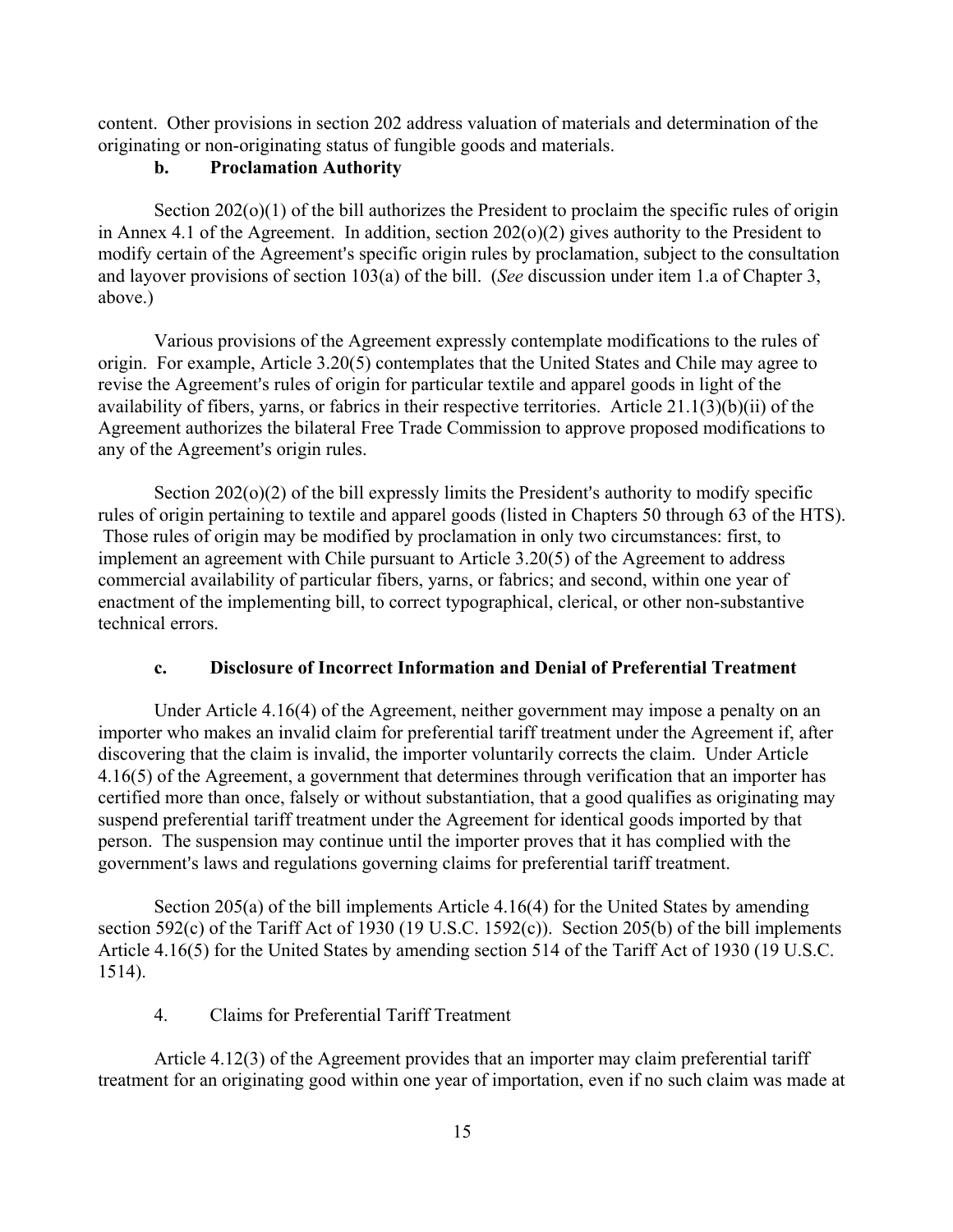the time of importation. In seeking a refund for excess duties paid, the importer must provide the customs authorities information substantiating that the good was in fact an originating good at the time of importation.

Section 206 of the bill implements U.S. obligations under Article 4.12(3) of the Agreement by amending section 520(d) of the Tariff Act of 1930 (19 U.S.C. 1520(d)) to allow an importer to claim preferential tariff treatment for originating goods within one year of their importation.

### **e. Recordkeeping Requirements for Exporters and Producers**

Under Article 4.12(1)(b) of the Agreement, each government has committed to require an importer claiming preferential tariff treatment under the Agreement for a good to be prepared to submit to the customs authorities a certificate of origin for the good. (The Agreement allows certain exceptions, for example, for goods with a customs value less than or equal to \$2,500.) A certificate of origin may be issued by an exporter, importer, or producer of the good. Where issued by an exporter or importer, the certificate must be supported either by the person's knowledge that the good is an originating good or by a separate certificate issued by the producer.

Article 4.14 of the Agreement sets forth certain obligations relating to importations, including record keeping requirements that each government must apply to its importers. U.S. obligations under Article 4.14 are satisfied by current law, including the record keeping provisions in section 508 of the Tariff Act of 1930 (19 U.S.C. 1508).

Article 4.15 sets forth certain obligations relating to exportations, including record keeping requirements that each government must apply to exporters and producers issuing certificates of origin for goods exported under the Agreement. Section 207 of the bill implements Article 4.15 for the United States by amending the customs record keeping statute (section 508 of the Tariff Act of 1930).

As added by section 207 of the bill, subsection (f) of section 508 of the Tariff Act of 1930 first defines the terms "Chile FTA Certificate of Origin" and "records and supporting documents." It then sets forth the requirement that a U.S. exporter or producer issuing a Chile FTA Certificate of Origin make, keep, and, if requested pursuant to rules and regulations promulgated by the Secretary of the Treasury, render for examination and inspection a copy of the certificate and the records and supporting documents. The exporter or producer must keep these documents for five years from the date of issuance of the certificate. New subsection (g) of section 508 of the Tariff Act of 1930 sets forth penalties for violations of this record keeping requirement.

Article 4.15(3) of the Agreement contains provisions regarding incorrect certificates of origin issued by exporters or producers. Where an exporter or producer becomes aware that a certificate of origin contains or is based on incorrect information, it must provide written notice of that fact immediately and voluntarily to every person to whom the exporter or producer issued the certificate. If it does so, neither Party may impose a penalty.

Section 205(a) of the bill implements U.S. obligations under Article 4.15(3) by amending section 592 of the Tariff Act of 1930 (19 U.S.C. 1592). New subsection (g) of section 592, as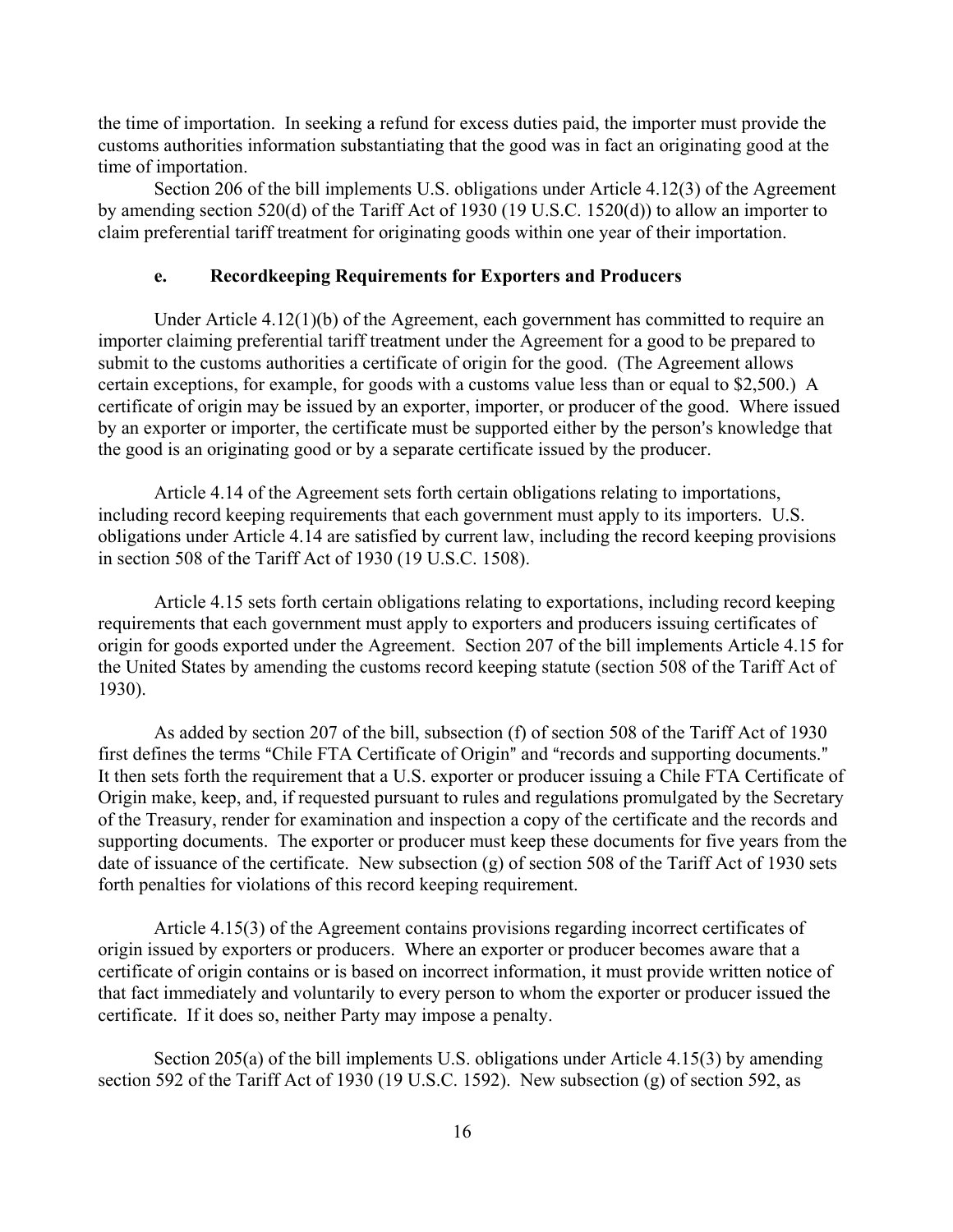added by section 205(b), imposes penalties on exporters and producers that issue false Chile FTA Certificates of Origin through fraud, gross negligence, or negligence. These penalties shall not apply where an exporter or producer corrects an error as described above.

### **2. Administrative Action**

The rules of origin in Chapter 4 of the Agreement are intended to direct the benefits of tariff elimination under the Agreement principally to firms producing or manufacturing goods in Chile and the United States. For this reason, the rules ensure that a product is eligible for benefits under the Agreement only is it is (1) wholly produced or obtained in one or both countries or (2) undergoes both substantial processing and substantial change in one or both countries.

Section 210 of the bill authorizes the Secretary of the Treasury to prescribe regulations necessary to carry out the rule of origin, duty drawback, and customs user fee provisions of the bill. The Treasury Department will use this authority in part to promulgate any regulations necessary to implement the Agreement's provisions governing claims for preferential treatment. Under Article 4.12 of the Agreement, an importer may claim preferential treatment for particular goods by making a written declaration, and may be asked to demonstrate that the goods satisfy the Agreement's rules of origin. Under Article 4.13 of the Agreement, the importer may satisfy such a request by providing a valid certificate of origin. Subject to certain exceptions, Article 4.16(1) requires that a claim for preferential treatment be granted unless customs officials have information that the claim is invalid or the importer fails to satisfy the Agreement's origin rules. Article  $4.16(3)$  requires that a written determination, with factual and legal findings, be provided if a claim is denied.

Under Article 4.16, the verification methods provided under U.S. law may be used to verify claims that goods imported from Chile satisfy the Agreement's origin rules. Article 3.21 sets out special procedures for verifying claims that textile and apparel goods imported from Chile meet the Agreement's origin rules. U.S. officials will carry out verifications under Articles 4.16 and 3.21 of the Agreement pursuant to authorities under current law.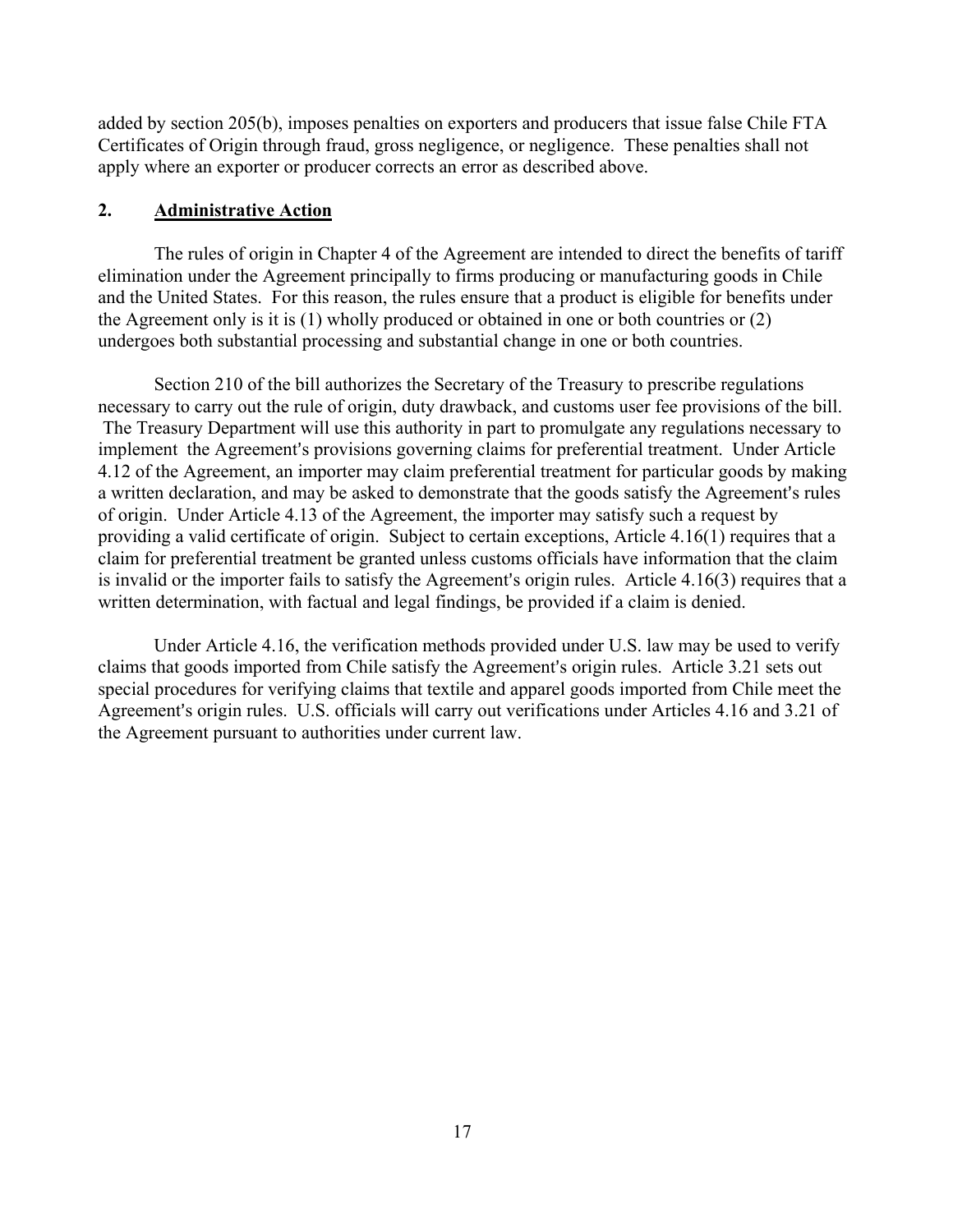## **Chapter Five (Customs Administration)**

### **1. Implementing Bill**

No statutory changes will be required to implement Chapter 5.

## **2. Administrative Action**

### **a. Inquiry Point**

Article 5.1(2) of the Agreement requires each government to designate an inquiry point for inquiries from interested persons on customs matters. The U.S. Bureau of Customs and Border Protection will serve as the U.S. inquiry point for this purpose. Consistent with Article 5.1(2), the U.S. Bureau of Customs and Border Protection will post information on the Internet at "www.cbp.gov" on how interested persons can make customs-related inquiries.

## **b. Advance Rulings**

Treasury regulations for advance rulings under Article 5.10 of the Agreement (on classification, valuation, drawback, qualification as an "originating good," and qualification for duty-free treatment for certain goods) will parallel in most respects existing regulations in Part 177 of the Customs Regulations for obtaining advance rulings. For example, a ruling may be relied on provided that the facts and circumstances represented in the ruling are complete and do not change. The regulations will make provision for modifications and revocations as well as for delaying the effective date of a modification where the firm in question has relied on an existing ruling. Advance rulings under the Agreement will be issued within 150 days of receipt of all information reasonably required to process the application for the ruling.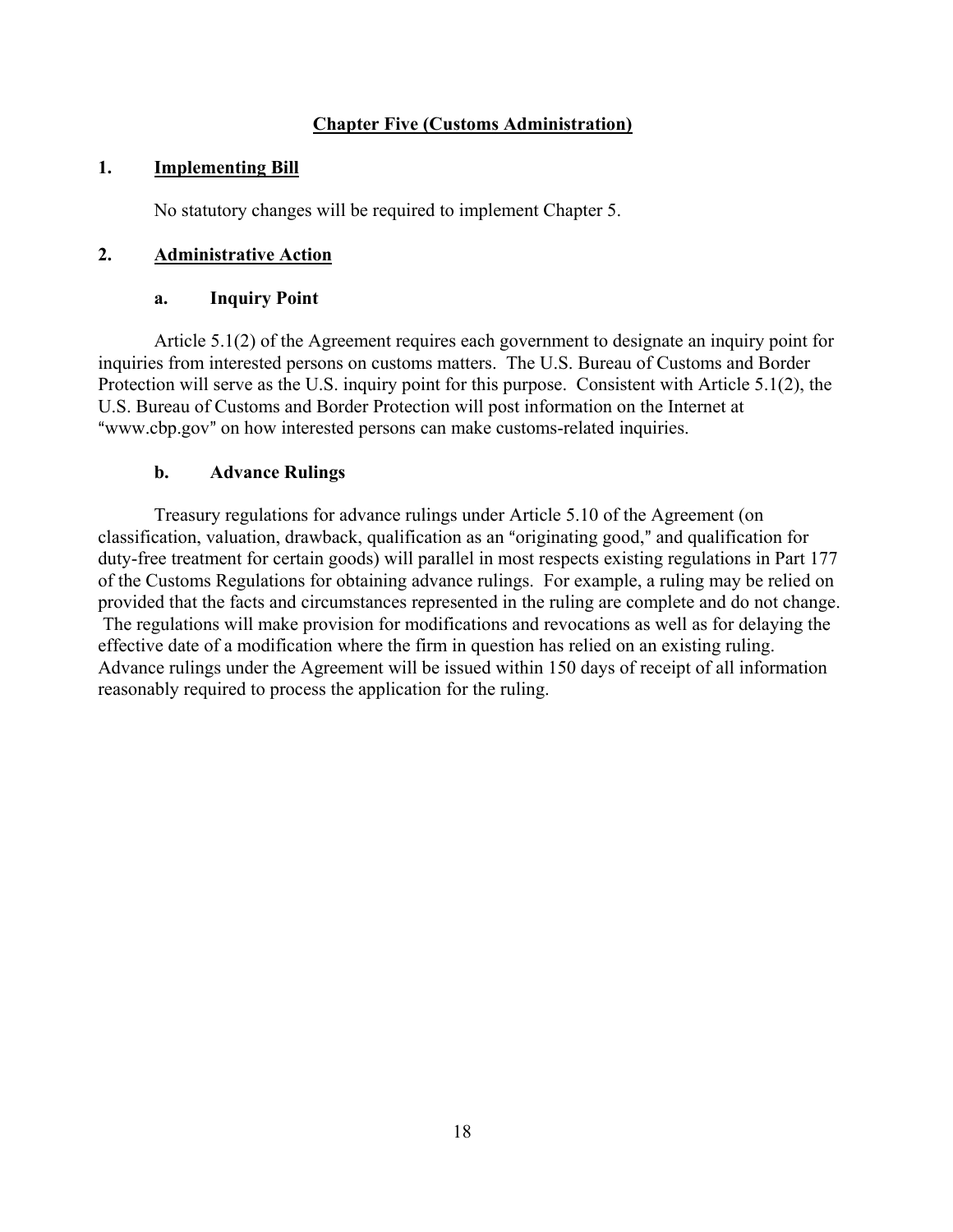## **Chapter Six (Sanitary and Phytosanitary Measures)**

No statutory or administrative changes will be required to implement Chapter 6.

# **Chapter Seven (Technical Barriers to Trade)**

### **1. Implementing Bill**

No statutory changes will be required to implement Chapter 7.

## **2. Administrative Action**

Article 7.8 of the Agreement establishes a Committee on Technical Barriers to Trade (TBT). A USTR official responsible for TBT matters or trade relations with Chile will serve as the U.S. coordinator.

# **Chapter Eight (Trade Remedies)**

## **1. Implementing Bill**

Subtitle A of Title III of the bill implements in U.S. law the bilateral safeguard provisions set out in Chapter 8 of the Agreement. (As discussed under Chapter Three, above, Subtitle B of Title III of the bill implements the textile and apparel safeguard provisions of Chapter 3 of the Agreement.)

## **a. Bilateral Safeguard Measures**

Sections 311 through 316 of the bill authorize the President, after an investigation and affirmative determination by the U.S. International Trade Commission ("ITC"), to suspend duty reductions or impose duties temporarily at NTR/MFN rates on "Chilean articles" when, as a result of the reduction or elimination of a duty under the Agreement, the article is being imported into the United States in such increased quantities and under such conditions as to be a substantial cause of serious injury or threat of serious injury to a domestic industry that produces a like or directly competitive product. The standards and procedures set out in these provisions closely parallel the procedures set forth in sections 201-204 of the Trade Act of 1974.

Section  $301(2)$  defines the term "Chilean article" for purposes of the safeguard provisions to mean a good qualifying as an "originating good" under section  $202(a)$  of the bill.

Section  $301(3)$  defines the term "Chilean textile or apparel article" as a textile or apparel good of Chile that qualifies as an originating good under section 202(a) of the bill. The term "textile or apparel good" is defined in section  $3(3)$  of the bill as a good listed in the Annex to the WTO Agreement on Textiles and Clothing.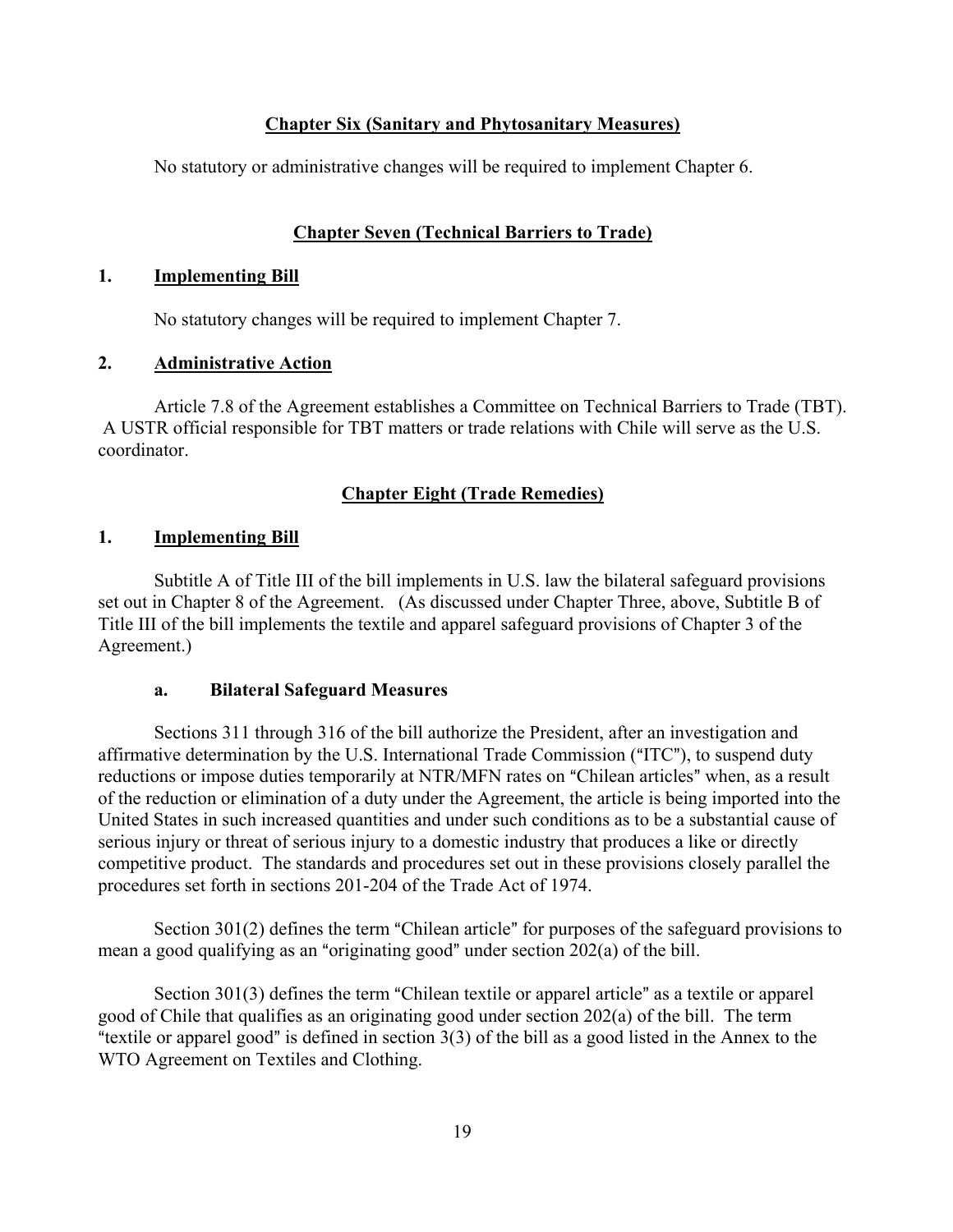Section 311 provides for the filing of petitions with the ITC and for the ITC to conduct bilateral safeguards investigations. Section 311(a) provides that a petition requesting a bilateral safeguard action may be filed with the ITC by an entity that is "representative of an industry." As under section  $202(a)(1)$  of the Trade Act of 1974, the term "entity" is defined to include a trade association, firm, certified or recognized union, or a group of workers.

Section 311(b) sets out the standard to be used by the ITC in undertaking an investigation and making a determination in bilateral safeguard proceedings.

Section 311(c) makes applicable by reference several provisions of the Trade Act of 1974. These are the definition of "substantial cause" in section  $202(b)(1)(B)$ , the factors listed in section 202(c) applied in making determinations, the hearing requirement of section 202(b)(3), and the provisions of section 202(i) permitting confidential business information to be made available under protective order to authorized representatives of parties to a safeguard investigation.

Section 311(d) exempts from investigation under this section Chilean articles that have been the basis previously for according relief to an industry under the bill's bilateral safeguard provisions, or that are subject at the time the petition is filed to relief under the global safeguard statute in chapter 1 of title II of the Trade Act of 1974 ("Section 201").

Section 312(a) establishes deadlines for ITC determinations following an investigation under section 311(b). The ITC must make its injury determination within 120 days of the date on which it initiates an investigation.

Section 312(b) makes applicable the provisions of section 330(d) of the Tariff Act of 1930, which will apply when the ITC Commissioners are equally divided on the question of injury or remedy.

Under section 312(c), if the ITC makes an affirmative determination under section 312(a), it must find and recommend to the President the amount of import relief that is necessary to remedy or prevent the serious injury and to facilitate the efforts of the domestic industry to make a positive adjustment to import competition. The relief that may be recommended by the ITC is limited to that authorized in section 313(c). Similar to procedures under the global safeguards provisions in current law, section 312(c) of the bill provides that only those members of the ITC who agreed to the affirmative determination under section 312(a) may vote on the recommendation of relief under section 312(c).

Under section 312(d), the ITC is required to transmit a report to the President not later than 30 days after making its injury determination. The ITC's report must include: the ITC's determination under section 312(a) and the reasons therefor; if the determination under section 312(a) is affirmative or may be considered to be affirmative by the President, any findings and recommendations for import relief and an explanation of the basis for each recommendation; and any dissenting or separate views of ITC Commissioners. Section 312(e) requires the ITC to publish its report promptly and to publish a summary of the report in the *Federal Register*.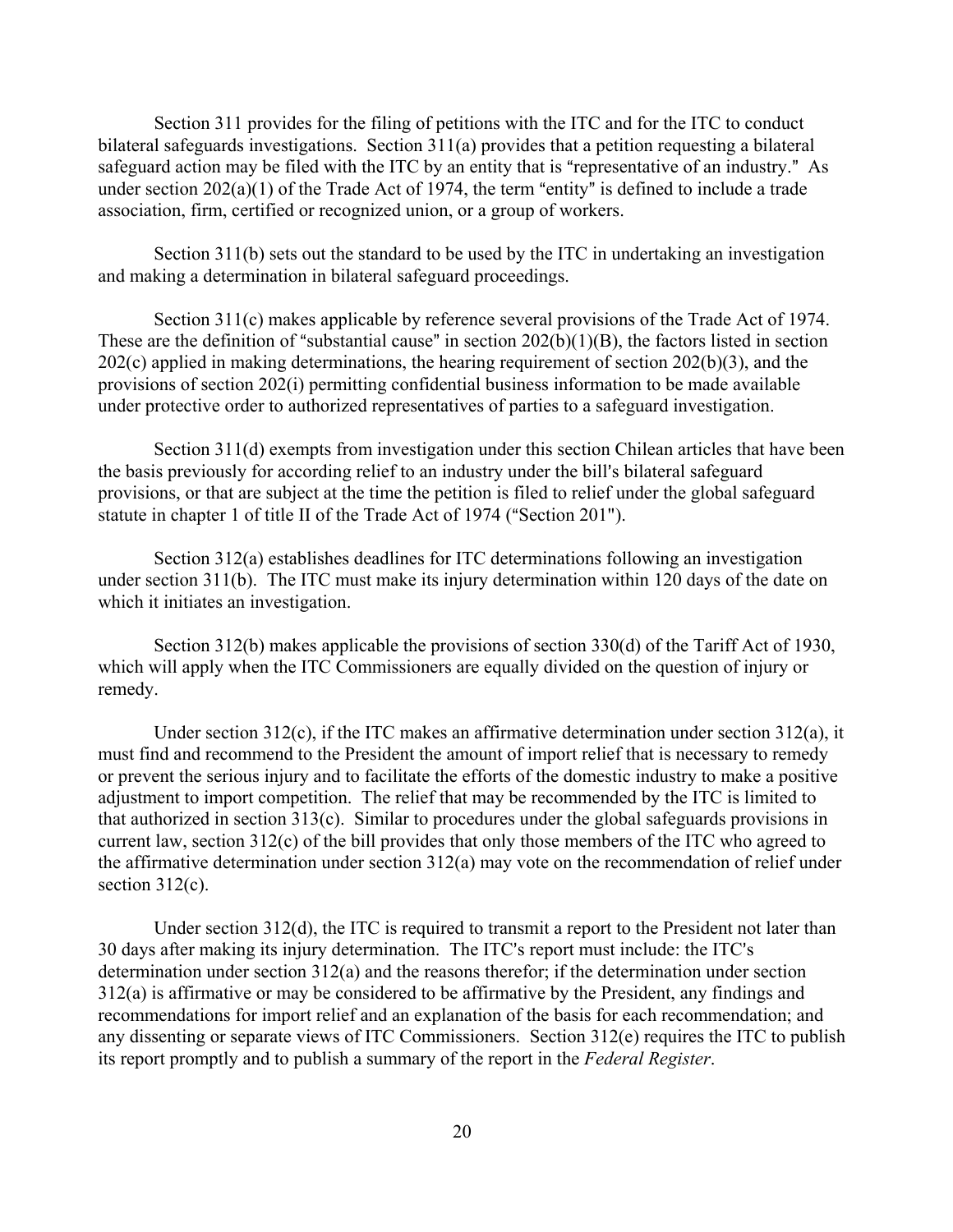Under section 313(a) of the bill, the President is directed, subject to section 313(b), to take action not later than 30 days after receiving a report from the ITC containing an affirmative determination or a determination that the President may consider to be an affirmative determination. The President must provide import relief to the extent that the President determines is necessary to remedy or prevent the injury found by the ITC and to facilitate the efforts of the domestic industry to make a positive adjustment to import competition. Under section 313(b), the President is not required to provide import relief if the President determines that the relief will not provide greater economic and social benefits than costs.

Section 313(c) sets forth the nature of the relief that the President may provide. In general, the President may take action in the form of:

- a suspension of further reductions in the rate of duty to be applied to the articles in question; or
- an increase in the rate of duty on the articles in question to a level that does not exceed the lesser of the existing NTR/MFN rate or the NTR/ MFN rate of duty imposed at the time the Agreement entered into force.

If the relief the President provides has a duration greater than one year, it must be subject to progressive liberalization at regular intervals over the course of its application.

Section 313(d) provides that the period for import relief under the bilateral safeguard shall not exceed three years. If the initial period of import relief is less than 3 years, the President may extend the relief (to a maximum of 3 years) if the President determines that continuation of relief is necessary to remedy or prevent serious injury and to facilitate adjustment to import competition, and that there is evidence that the industry is making a positive adjustment to import competition. That determination must follow an affirmative determination by the ITC to the same effect.

Section 313(e) specifies the duty rate to be applied to Chilean articles after termination of a bilateral safeguard action. Upon the termination of relief, the rate of duty for the remainder of the year is to be the rate that was scheduled to have been in effect one year after the initial provision of import relief. For the rest of the duty phase-out period, the President may set the duty:

- at the rate called for under the U.S. tariff phase-out schedule; or
- in a manner that eliminates the tariff in equal annual stages ending on the date set out in that schedule.

Section 313(f) exempts from import relief any article subject to import relief under the global safeguard provisions in U.S. law (chapter 1 of title II of the Trade Act of 1974).

Section 314 provides that the President's authority to take action under the bilateral safeguards provision expires at the end of the appropriate "transition period," which is ten years for most goods, and twelve years in the case of goods with a duty phase-out of twelve years. The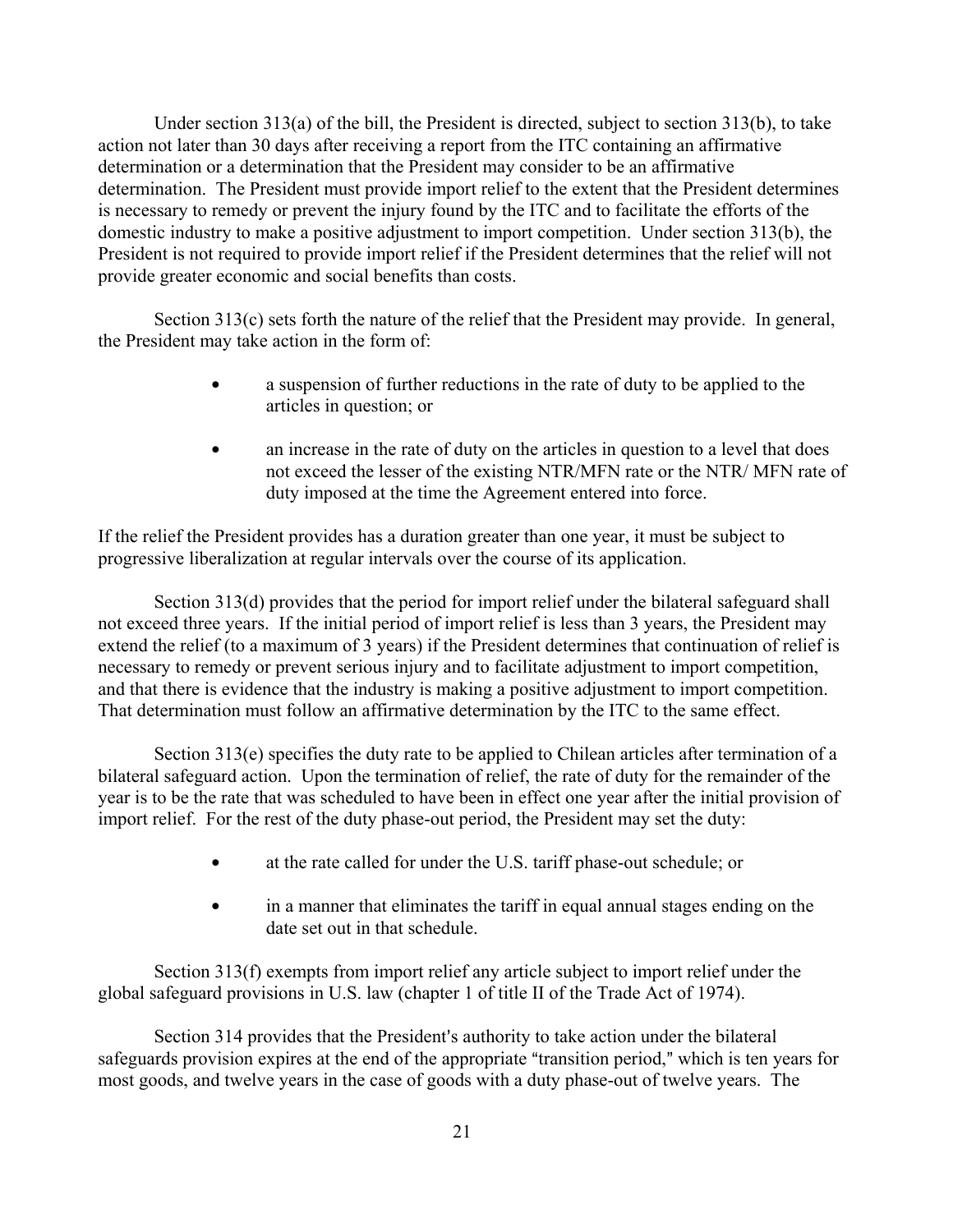President may not take action under the bilateral safeguards provision after the expiration of the transition period.

Section 315 allows the President to provide trade compensation to Chile, as required under Chapter 8 of the Agreement, when the United States imposes relief through a bilateral safeguard action. Section 315 provides that for purposes of section 123 of the Trade Act of 1974, which allows the President to provide compensation for global safeguards, any relief provided under section 313 will be treated as an action taken under the global safeguard provisions of U.S. law (sections 201-204 of the Trade Act of 1974).

Section 316 amends section 202(a) of the Trade Act of 1974 to provide that the procedures in section 332(g) of the Tariff Act of 1930 with respect to the release of confidential business information are to apply to bilateral safeguard investigations.

The Administration has not provided classified information to the ITC in past safeguard proceedings and does not expect to provide such information in future proceedings. In the unlikely event that the Administration provides classified information to the ITC in such proceedings, that information would be protected from publication in accordance with Executive Order 12958.

## **2. Administrative Action**

No administrative changes will be required to implement Chapter 8.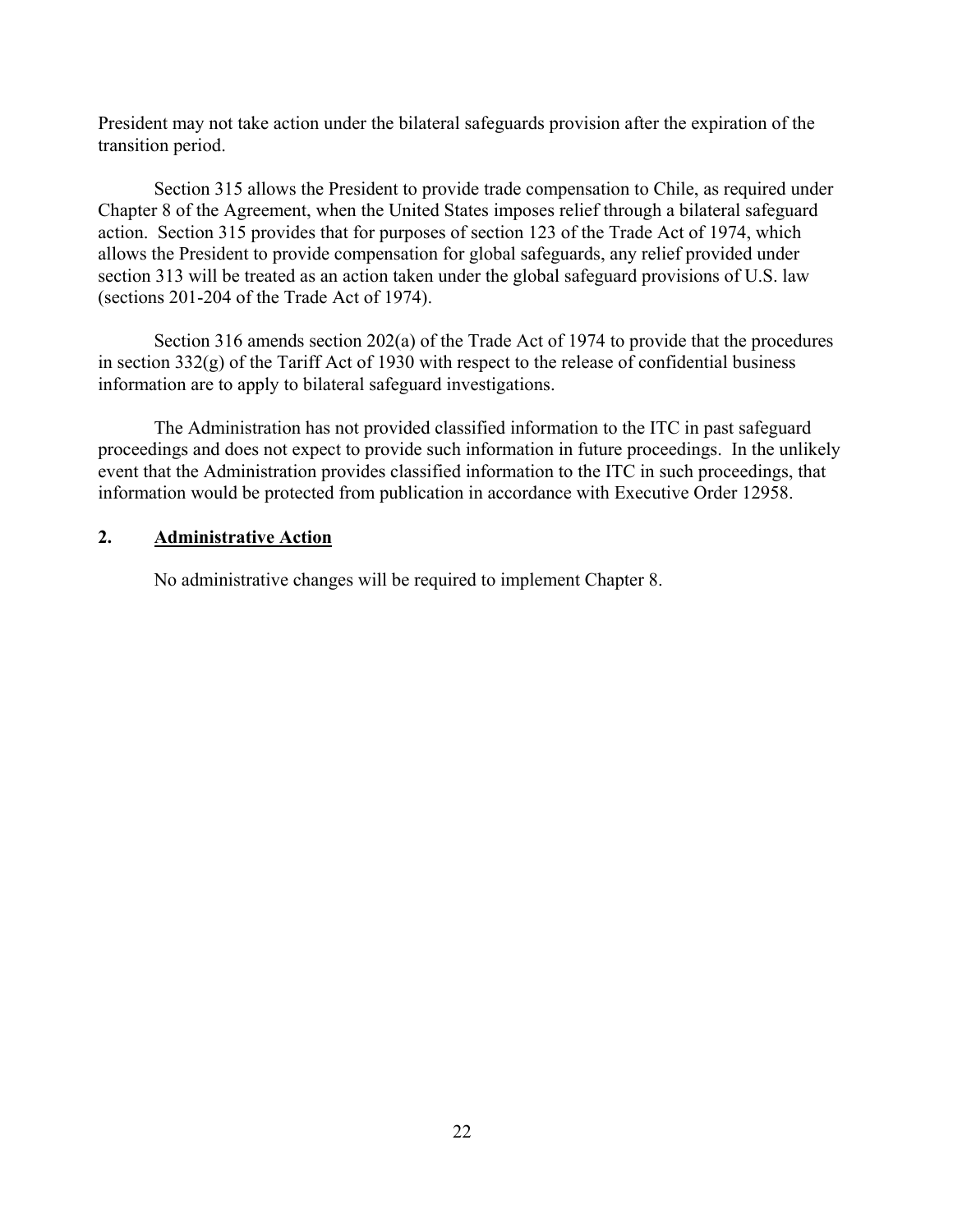# **Chapter Nine (Government Procurement)**

## **1. Implementing Bill**

No statutory changes will be required to implement Chapter 9.

## **2. Administrative Action**

Annex 9.1 of the Agreement establishes thresholds for procurements above which U.S. Government procuring entities must allow Chilean suppliers to bid in accordance with the rules set forth in Chapter 9 of the Agreement. USTR will notify the Federal Acquisition Regulation (FAR) Council of these thresholds. The FAR Council will then incorporate the thresholds into the FAR.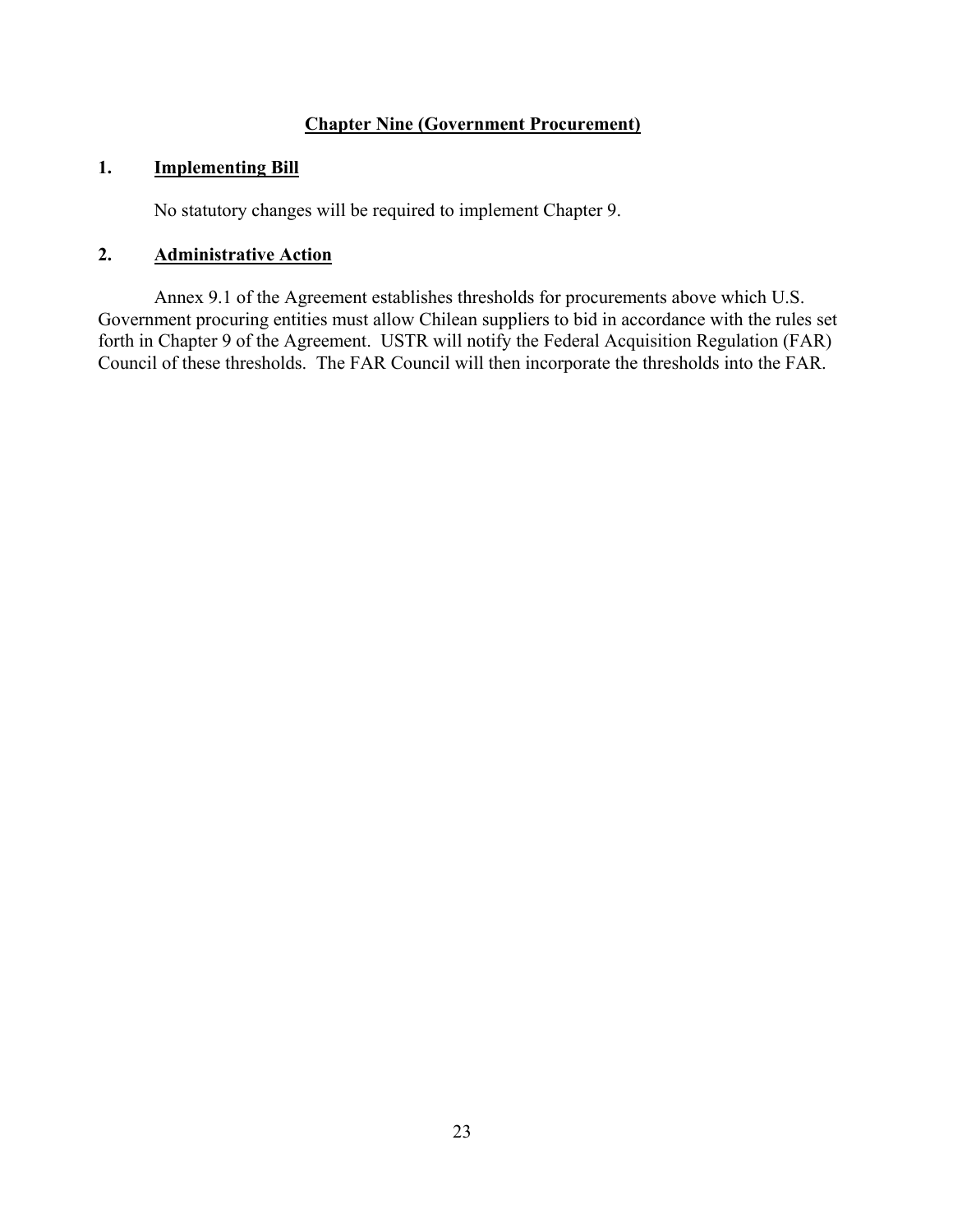# **Chapter Ten (Investment)**

## **1. Implementing Bill**

Section 106 of the bill authorizes the United States to use binding arbitration to resolve claims covered by Article  $10.15(1)(a)(i)(C)$  or Article  $10.15(1)(b)(i)(C)$  of the Agreement. Articles  $10.15(1)(a)(i)(C)$  and  $10.15(1)(b)(i)(C)$  implicate disputes over government contracts, and section 106 of the bill clarifies that the United States consents to the arbitration of such disputes. No statutory authorization is required for the United States to engage in binding arbitration for other claims covered by Article 10.15. Provisions allowing arbitration of contract claims have regularly been included in U.S. bilateral investment treaties over recent decades.

Section 106 also states that all contracts executed by any agency of the United States on or after the date of entry into force of the Agreement shall contain a clause specifying the law that will apply to resolve any breach of contract claim in the event such a claim is submitted to binding arbitration.

### **2. Administrative Action**

The Administration will examine the need for additional regulatory or other administrative measures that may be necessary to ensure that contracts to which the United States is a party include appropriate choice of law provisions.

## **Chapter Eleven (Cross-Border Trade in Services)**

No statutory or administrative changes will be required to implement Chapter 11.

## **Chapter Twelve (Financial Services)**

No statutory or administrative changes will be required to implement Chapter 12.

## **Chapter Thirteen (Telecommunications)**

No statutory or administrative changes will be required to implement Chapter 13.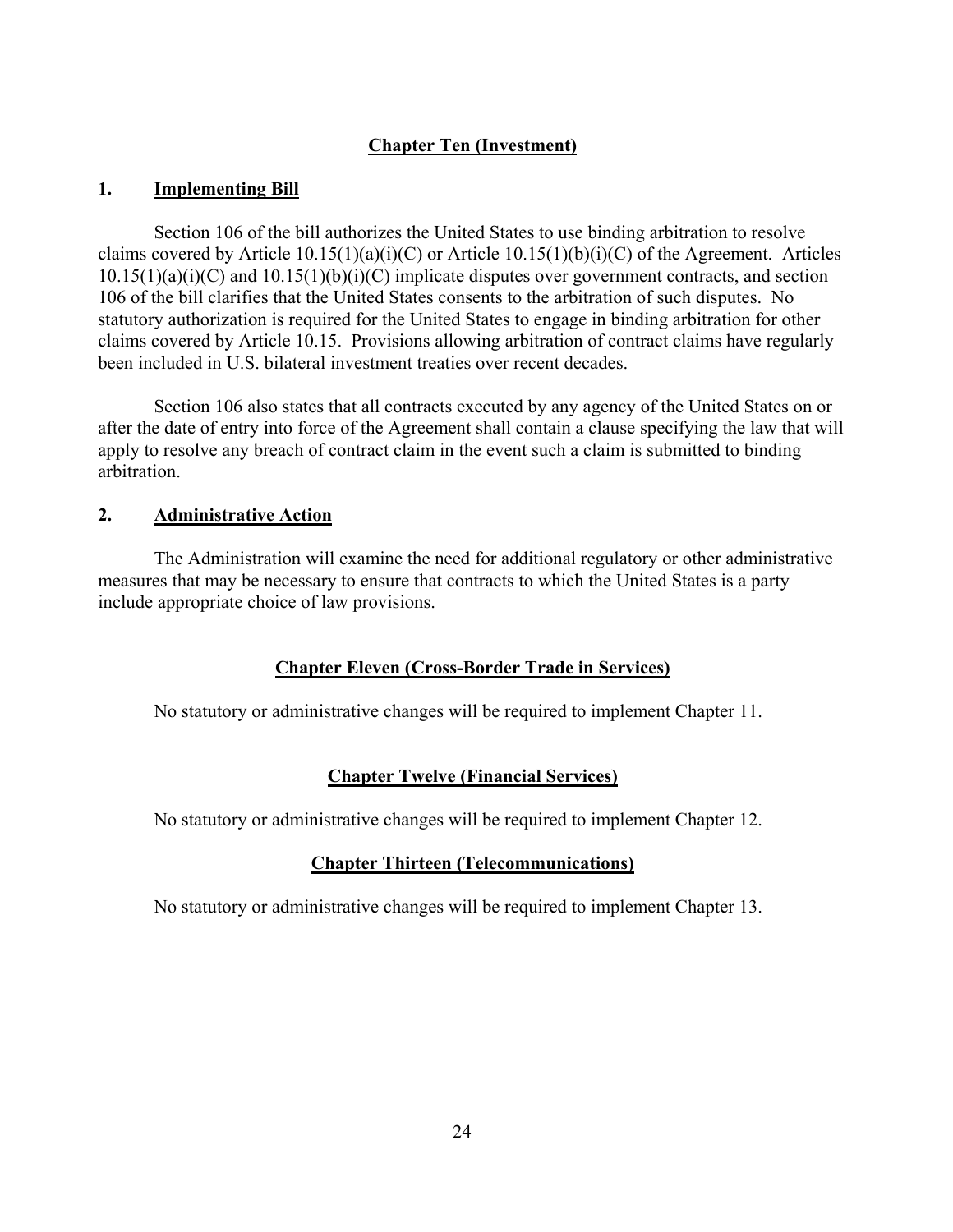## **Chapter Fourteen (Temporary Entry of Business Persons)**

### **1. Implementing Bill**

Title IV of the bill implements U.S. commitments under Chapter 14 of the Agreement, which governs the temporary entry of business persons. In general, Chapter 14 is consistent with existing provisions of the Immigration and Nationality Act ("INA"). The four categories of persons eligible for admission under the Agreement's expedited procedures correspond to existing INA nonimmigrant and related classifications.

In order to provide for the admission of business visitors and intra-company transferees, no changes in U.S. statutes are required. Limited technical changes are needed to provide for the admission of traders and investors and professionals. Legislation is also required to implement Article 14.3(2) of the Agreement regarding labor disputes.

### **a. Traders and Investors**

Under Section B of Annex 14.3 of the Agreement, citizens of Chile are eligible for temporary entry as traders and investors. This category provides for admission under requirements identical to those governing admission under INA section 101(a)(15)(E) (8 U.S.C. 1101(a)(15)(E)), which permits entry for persons to carry on substantial trade in goods or services or to develop and direct investment operations.

Section 101(a)(15)(E) currently conditions admission into the United States upon authorization pursuant to a treaty of commerce and navigation. Since the Agreement is not a treaty of commerce and navigation, and no such treaty exists between the United States and Chile, legislation is necessary to accord treaty trader and investor status to Chilean citizens qualifying for entry under Section B.

Section 401 of the bill does not amend section  $101(a)(15)(E)$ . Instead, it uses a mechanism similar to that provided in section 341(a) of the North American Free Trade Agreement Implementation Act, which in turn was based upon the Act of June 18, 1954 (68 Stat. 264, 8 U.S.C. 1184a). The Act of June 18, 1954 conferred treaty trader and investor status upon nationals of the Philippines on a basis of reciprocity secured by an agreement entered into by the President of the United States and the President of the Philippines.

## **b. Professionals**

Section 402(a) of the bill amends section  $101(a)(15)(H)(i)$  of the INA (8 U.S.C.  $1101(a)(15)(H)(i)$ , which defines certain categories of persons entitled to enter the United States as nonimmigrant professionals. Section 402(a) of the bill inserts new subclause (b1) into INA section 101(a)(15)(H)(i). Subclause (b1) establishes a new category of aliens entitled to enter the United States temporarily as nonimmigrants. These aliens are citizens of countries with which the United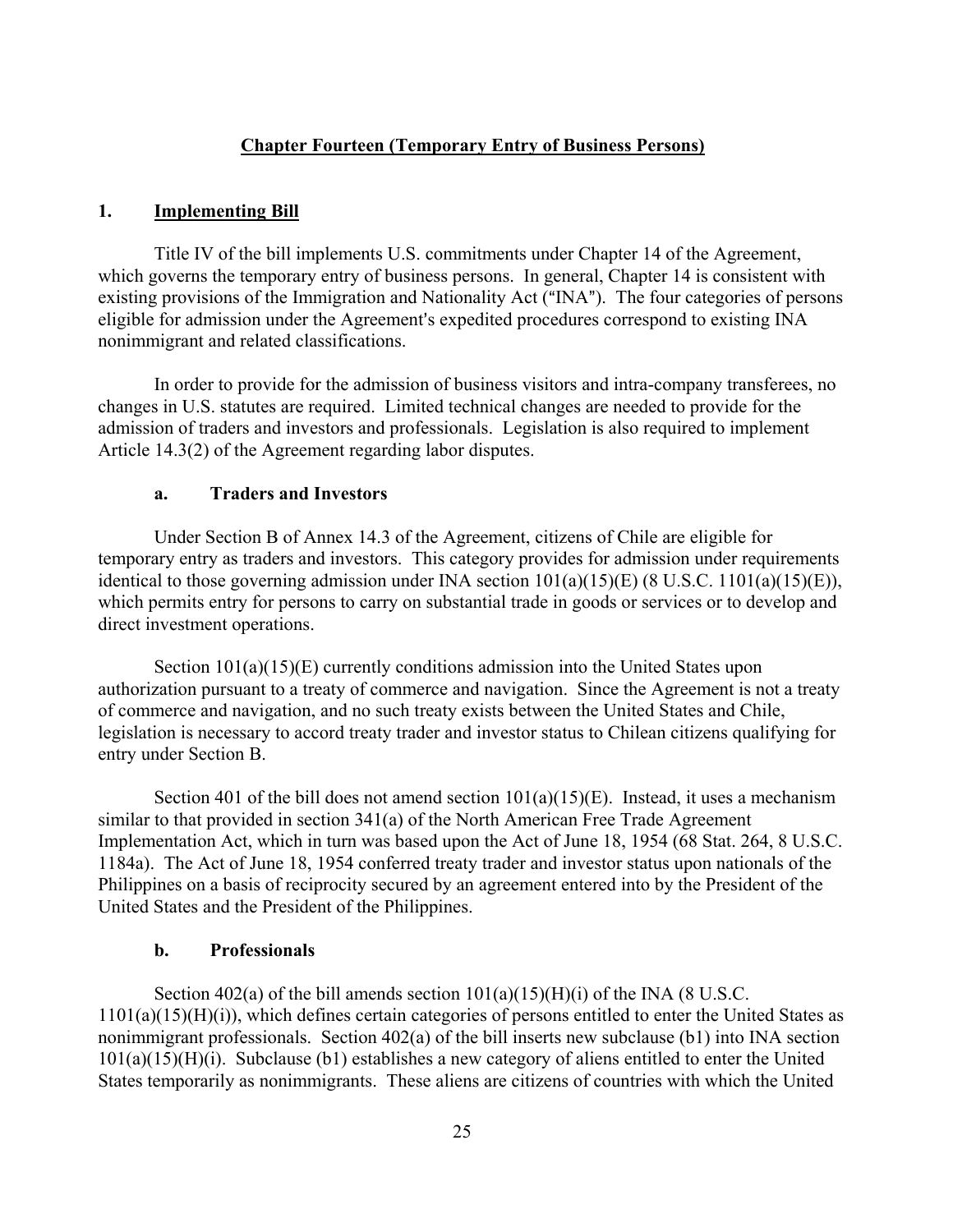States has entered into free trade agreements listed in INA section  $214(g)(8)(A)$ , as amended by the bill, and who seek to come to the United States temporarily to engage in business activities at the professional level. To qualify as a professional for purposes of subclause (b1), a person must be engaged in a specialty occupation requiring (1) theoretical and practical application of a body of specialized knowledge, and (2) attainment of a bachelor's degree or higher degree in the specific specialty (or the equivalent of such a degree) as a minimum for entry into the occupation in the United States. It is intended that the definition of "specialty occupation" in the amendment to the INA made by section 402(a)(1) of the implementing bill will be interpreted in a manner similar to the interpretation of the definition of "specialty occupation" under section  $214(i)$  of the INA.

Entry into the United States under section  $101(a)(15)(H)(i)(b1)$  would be subject to annual numerical limits established by the Secretary of Homeland Security as provided for in the applicable agreement, and as set forth in INA section  $214(g)(8)(B)$ , as added by the bill. The Department of Labor will also issue regulations governing temporary entry of professionals under this new provision of law. These amendments to the INA implement Section D of Annex 14.3 of the Agreement.

Annual numerical limits under the H-1B program, set forth in INA section 214(g)(1)(A), will be reduced by the annual numerical limits set forth in new INA section  $214(g)(8)(B)$ . However, if at the end of a fiscal year the limits under section  $214(g)(8)(B)$  have not been exhausted, the H-1B limit for that fiscal year may be adjusted by the amounts remaining under section 214(g)(8)(B). Visas may be issued under the H-1B program pursuant to such adjustment to persons who applied for H-1B visas in the year for which the adjustment was made. These visas may be issued only during the first 45 days of the next fiscal year.

A person's status under section  $101(a)(15)(H)(i)(b1)$  will be valid for one year at a time, renewable in one-year increments (subject to conditions discussed below concerning the labor attestation made by the alien's employer). Continuation of such status will not count against the applicable numerical limit in INA section 214(g)(8)(B). However, after the fifth extension of an alien's status under section  $101(a)(15)(H)(i)(b1)$ , subsequent extensions will count against the H-1B numerical limit set forth in INA section  $214(g)(1)(A)$ .

Existing INA section  $101(a)(15)(H)$  also provides for the entry of spouses and children accompanying or following to join business persons entering under new subclause (b1). The purpose of this provision is to grant express authorization for the admission of such persons, but not allow them to be employed in the United States unless they independently meet all applicable INA requirements.

Persons seeking temporary entry into the United States under section  $101(a)(15)(H)(i)(b1)$ will be:

• considered to be seeking nonimmigrant status;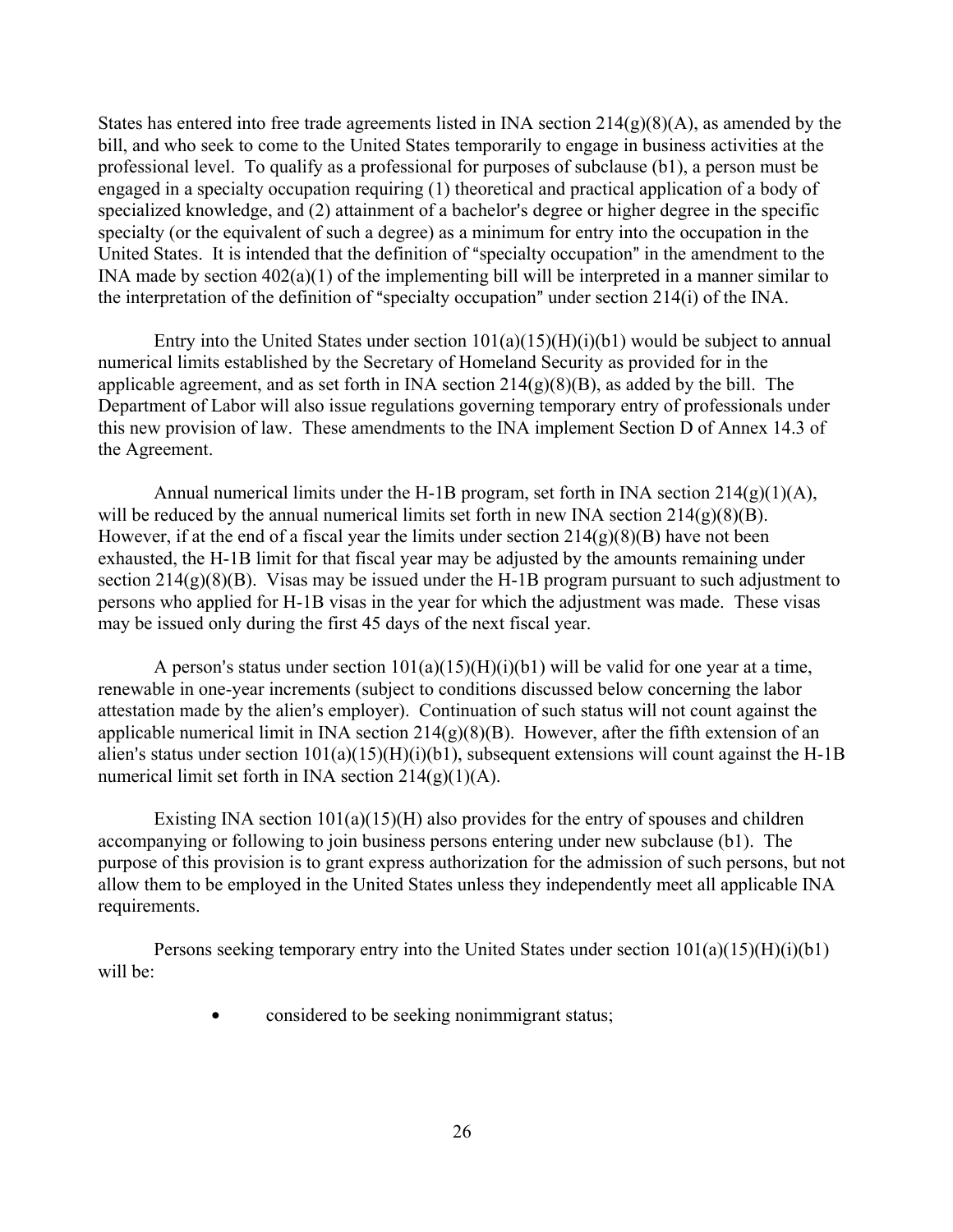- subject to general requirements relating to admission of nonimmigrants, including those pertaining to the issuance of entry documents and the presumption set out in INA section 214(b) (8 U.S.C. 1184(b)); and
- accorded nonimmigrant status on admission.

This treatment also codifies current practice.

It should be noted that while there are many similarities between the way professionals would be treated under section  $101(a)(15)(H)(i)(b1)$  of the INA, as added by the bill, and the way H-1B professionals are treated, a determination of admissibility under subclause (b1) will neither foreclose nor establish eligibility for entry as an H-1B professional. Further, section  $101(a)(15)(H)(i)(b1)$  does not authorize a professional to establish a business or practice in the United States in which the professional will be self-employed.

Certain provisions of the H-1B program are due to expire at the end of fiscal year 2003. In future legislation, Congress may extend or modify those provisions. It is recognized that, should Congress extend or modify provisions of the H-1B program, it may make corresponding modifications to the amendments to the INA made by the implementing bill, to the extent consistent with the obligations of the United States under the Agreement. In particular, section 402(d) of the bill amends section 214(c) of the INA to establish that any fee charged for issuance of a visa pursuant to the H-1B program will also be charged for issuance of a visa pursuant to INA section  $101(a)(15)(H)(i)(b1)$ . Such fees will be used for worker training, scholarships, and other purposes for which H-1B fees are used, as described in INA section 286(s).

## **c. Numerical Limitations**

Paragraph six of Section D of Annex 14.3 of the Agreement permits the United States to establish an annual numerical limit on temporary entries under the Agreement of Chilean professionals. Under new paragraph  $(8)(B)$  of INA section 214(g) added by section 402(a) of the bill, the Secretary of Homeland Security will issue regulations establishing an annual limit of up to 1,400 new temporary entry applications from Chilean professionals, as provided in Appendix  $14.3(D)(6)$  of the Agreement.

As discussed above, the annual numerical limits applicable under the H-1B program will be adjusted in light of the numerical limits established under INA section  $214(g)(8)(B)$ .

## **d. Labor Attestations**

Under section (D)(5) of Annex 14.3 of the Agreement, the United States may require that an attestation of compliance with labor and immigration laws be made a condition for the temporary entry of Chilean professionals. This provision allows U.S. labor and immigration officials to ensure that U.S. employers are not hiring Chilean professionals as a way to put pressure on U.S. employees to accept lower wages or less favorable terms and conditions of employment.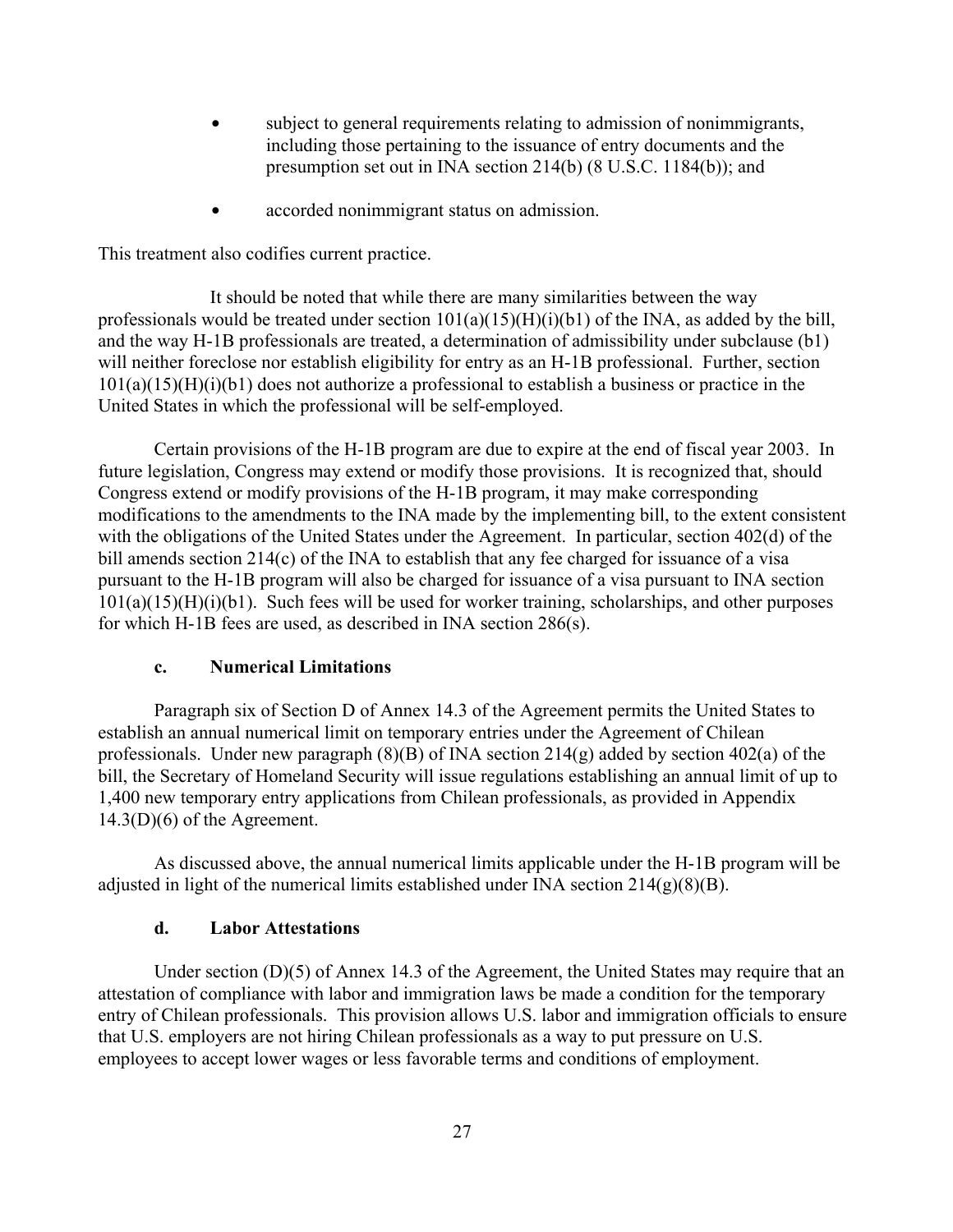Section 402(b) of the bill implements the attestation requirement under the Agreement. Section 402(b) of the bill amends section 212 of the INA (8 U.S.C. 1182) by adding a new subsection (t) to the end of that section.

INA section 212(t)(1), as added by section 402(b) of the bill, requires a U.S. employer seeking a temporary entry visa for a Chilean professional to file an attestation with the Secretary of Labor. The attestation will consist of four core elements similar to those required for attestations under the H-1B visa program. *See* 8 U.S.C. 1182(n)(1)(A)-(C). Thus, an employer must attest that:

- It will pay the employee the higher of  $(a)$  the actual wage paid to all other individuals with similar experience and qualifications for the specific employment in question, or (b) the prevailing wage level for the occupational classification in the area of employment.
- It will provide working conditions for the employee that will not adversely affect the working conditions of workers similarly employed.
- There is no strike or lockout in the course of a labor dispute in the occupational classification at the place of employment.
- The employer has provided notice of its attestation to its employees' bargaining representative in the occupational classification in the area for which the employee is sought or, absent such a representative, has otherwise notified its employees.

An attestation is required in connection with a professional's initial admission into the United States pursuant to INA section  $101(a)(15)(H)(i)(b1)$ . A professional's nonimmigrant status under section  $101(a)(15)(H)(i)(b1)$  is valid for one year at a time, renewable in one year increments. Pursuant to INA section  $214(g)(8)(C)$ , as added by the bill, for a professional whose status under section  $101(a)(15)(H)(i)(b1)$  is extended, a new attestation must filed every three years for the duration of the professional's continuation of nonimmigrant status under section  $101(a)(15)(H)(i)(b1)$ .

The remainder of new INA section 212(t) contains provisions for enforcing the labor attestation requirement. Like the contents of the attestation itself, the enforcement requirements are based on requirements under the H-1B visa program.

INA section 212(t)(2)(A) requires an employer to make copies of labor attestations (and such accompanying documents as are necessary) available for public examination at the employer's principal place of business or worksite.

INA section 212(t)(2)(B) requires the Secretary of Labor to compile a list of all labor attestations filed including, with respect to each attestation, the wage rate, number of alien professionals sought for employment, period of intended employment, and date of need. These lists will be available for public examination at the Department of Labor in Washington, D.C.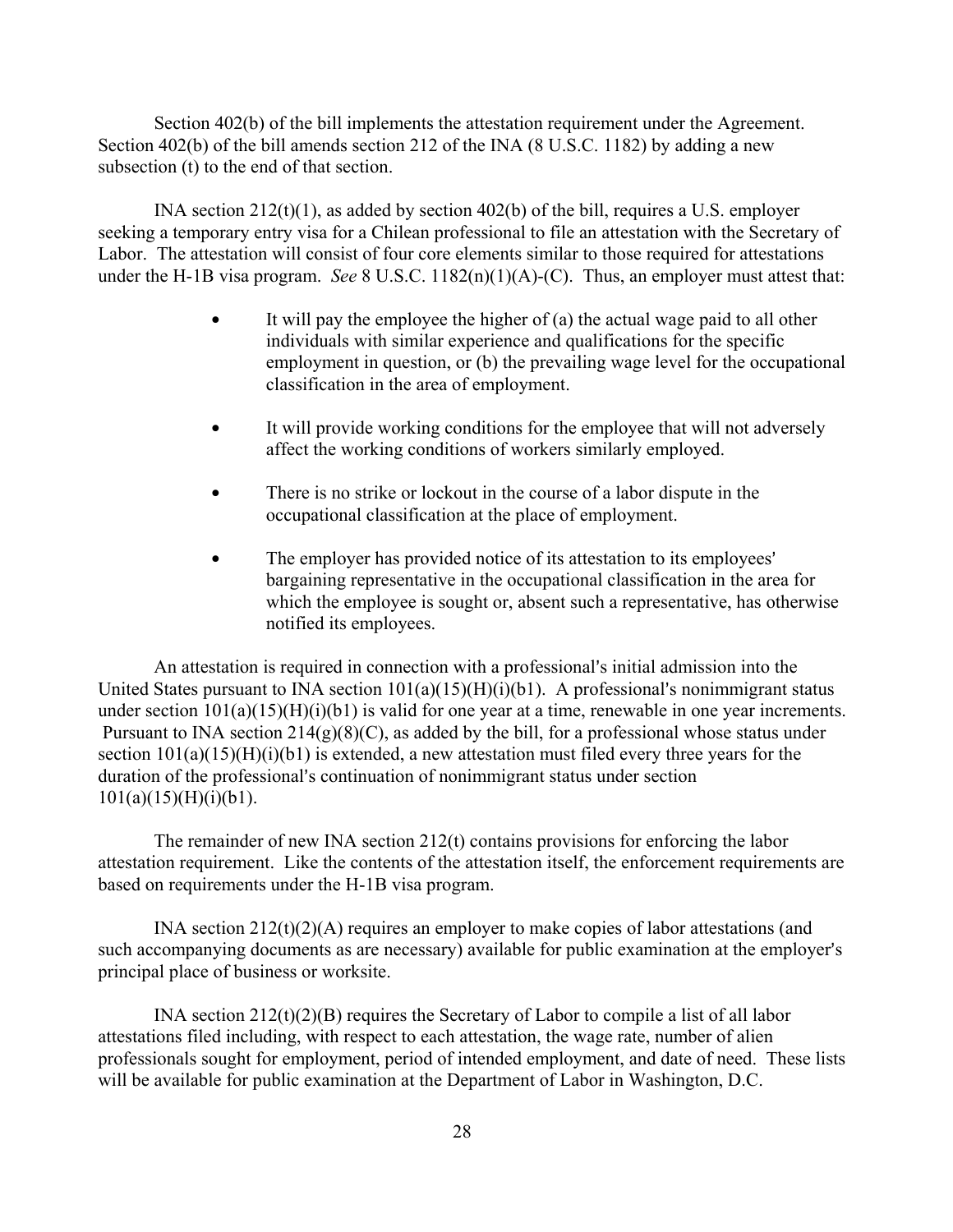INA section  $212(t)(2)(C)$  provides that the Secretary of Labor shall accept a labor attestation within seven days of filing and issue the certification necessary for an alien to enter the United States as a nonimmigrant under INA section  $101(a)(15)(H)(i)(b1)$ , unless the attestation is incomplete or obviously inaccurate.

INA section 212(t)(3)(A) requires the Secretary of Labor to establish a process for the receipt, investigation, and disposition of complaints respecting an employer's failure to meet a condition specified in a labor attestation or an employer's misrepresentation of material facts in such an attestation. Section 212(t)(3) also sets forth penalties that may be imposed for violation of the labor attestation requirements, including monetary fines and denial of applications for visas under INA section  $101(a)(15)(H)(i)(b1)$  for specified periods.

INA section 212(t)(4) defines certain terms used in INA section 212(t).

### **e. Labor Disputes**

Article 14.3(2) of the Agreement establishes an important safeguard for the domestic labor force in the United States and Chile, respectively. It permits either government to refuse to issue an immigration document authorizing employment where the temporary entry of a business person might affect adversely the settlement of a labor dispute or the employment of a person involved in such dispute. Article 14.3(2) thus allows the United States to deny temporary entry to a Chilean business person whose activities in the United States require employment authorization if admission might interfere with an ongoing labor dispute. If the United States invokes Article 14.3(2), it must inform the business person in writing of the reasons for its action and notify Chile.

Section 403 of the bill implements Article 14.3(2) of the Agreement by amending INA section 214(j) (8 U.S.C. 1184(j)), designating current subsection (j) as paragraph (1) and inserting a new paragraph (2).

New paragraph (2) of INA section 214(j) provides authority to refuse nonimmigrant classification under specified circumstances to a Chilean business person seeking to enter the United States under and pursuant to the Agreement. In particular, nonimmigrant classification may be refused if there is a labor dispute affecting the relevant occupational classification at the Chilean business person's place of employment or intended place of employment in the United States, unless that person establishes, pursuant to regulations issued by the Secretary of Homeland Security after consultations with the Secretary of Labor, that the business person's entry will not adversely affect the settlement of the labor dispute or the employment of any person involved in the labor dispute.

New paragraph (2) of INA section 214(j) also requires the provision of notice to the affected Chilean business persons and to Chile of a determination to deny nonimmigrant classification, as required under Article 14.3(3) of the Agreement.

As discussed above, an employer seeking to hire a Chilean professional under new section  $101(a)(15)(H)(i)(b1)$  of the INA must submit an attestation in compliance with all of the conditions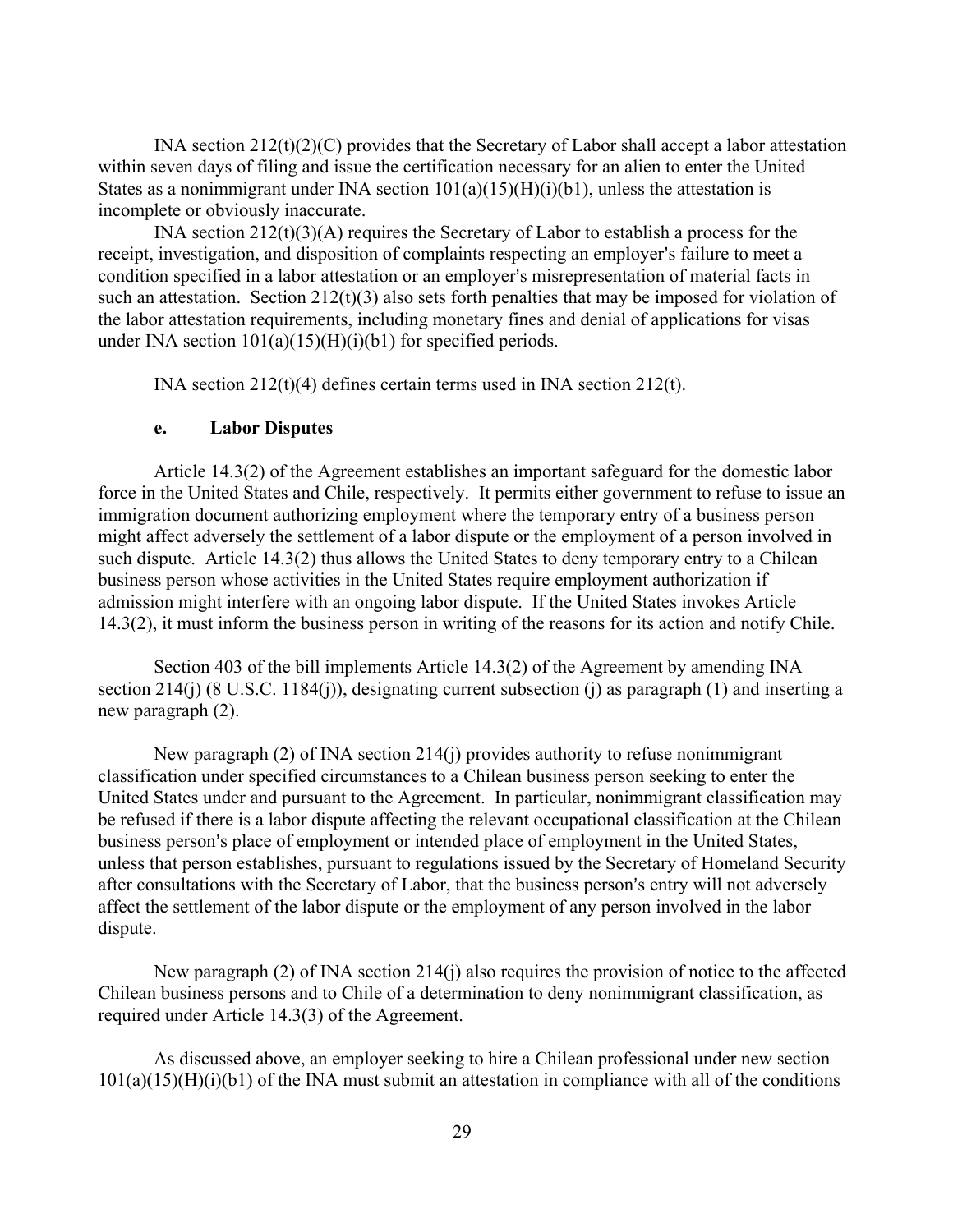set forth in new section  $212(t)(1)$  of the INA. If the employer is unable to make the necessary attestation, due to a strike or lockout in the professional's occupational classification, then the Chilean professional will not be admitted to enter the United States under section  $101(a)(15)(H)(i)(b1)$ , notwithstanding new INA section 214(j)(2).

INA section  $214(j)(2)$  as inserted by the bill applies only to requests for temporary entry by traders and investors, intra-company transferees, and professionals---*i.e.*, the categories of nonimmigrants that require employment authorization under U.S. law (corresponding to Sections B, C, and D of Annex 14.3 of the Agreement). Employment in the U.S. labor market is not permitted for business visitors, as defined in INA section  $101(a)(15)(B)$  (8 U.S.C. 1101(a)(15)(B)) (corresponding to Section A of Annex 14.3 of the Agreement); violations of status under that provision that involve labor disputes are fully redressable under existing law.

Section  $214(i)(2)$  is similar to existing INA provisions that prohibit admission in certain circumstances where interference with a labor dispute may result. For example, under INA section  $212(n)(1)(B)$  (8 U.S.C. 1182(n)(1)(B)), the U.S. employer sponsoring an alien for admission must certify that there is no strike or lockout in the occupational classification at the place of employment. Additionally, section  $214(j)(2)$  will supplement INA section  $237(a)(1)(C)$  (8 U.S.C.  $1227(a)(1)(C)$ ) and related INA provisions that now authorize deportation of an alien admitted under a particular nonimmigrant category if the alien ceases to perform the type of work permitted under that category or misrepresented the nature of the work at the time of admission. The Department of Labor will provide strike certifications to the Department of Homeland Security, as it has provided to the Immigration and Naturalization Service under existing provisions, pursuant to 8 C.F.R. 214.2(h)(17).

## **2. Administrative Action**

Chile will be added to the list of countries, maintained by the Department of State, whose citizens are eligible for treaty trader and treaty investor status under INA section  $101(a)(15)(E)$ .

With respect to professionals provided for under Section D of Annex 14.3 of the Agreement, in all cases where a state license is required to engage in a particular activity in the United States, such professionals will be required to obtain the appropriate state license.

Pursuant to INA section  $214(g)(8)(B)$  as added by section  $402(a)$  of the bill, the Secretary of Homeland Security will issue regulations implementing the numerical limits set forth in Appendix 14.3(D)(6) of the Agreement. The Secretary of Labor will issue regulations implementing the labor attestation provisions in new subsection (t) of INA section 212. The administrative agencies responsible for administering the other amendments to the INA described above will promulgate regulations to implement those amendments.